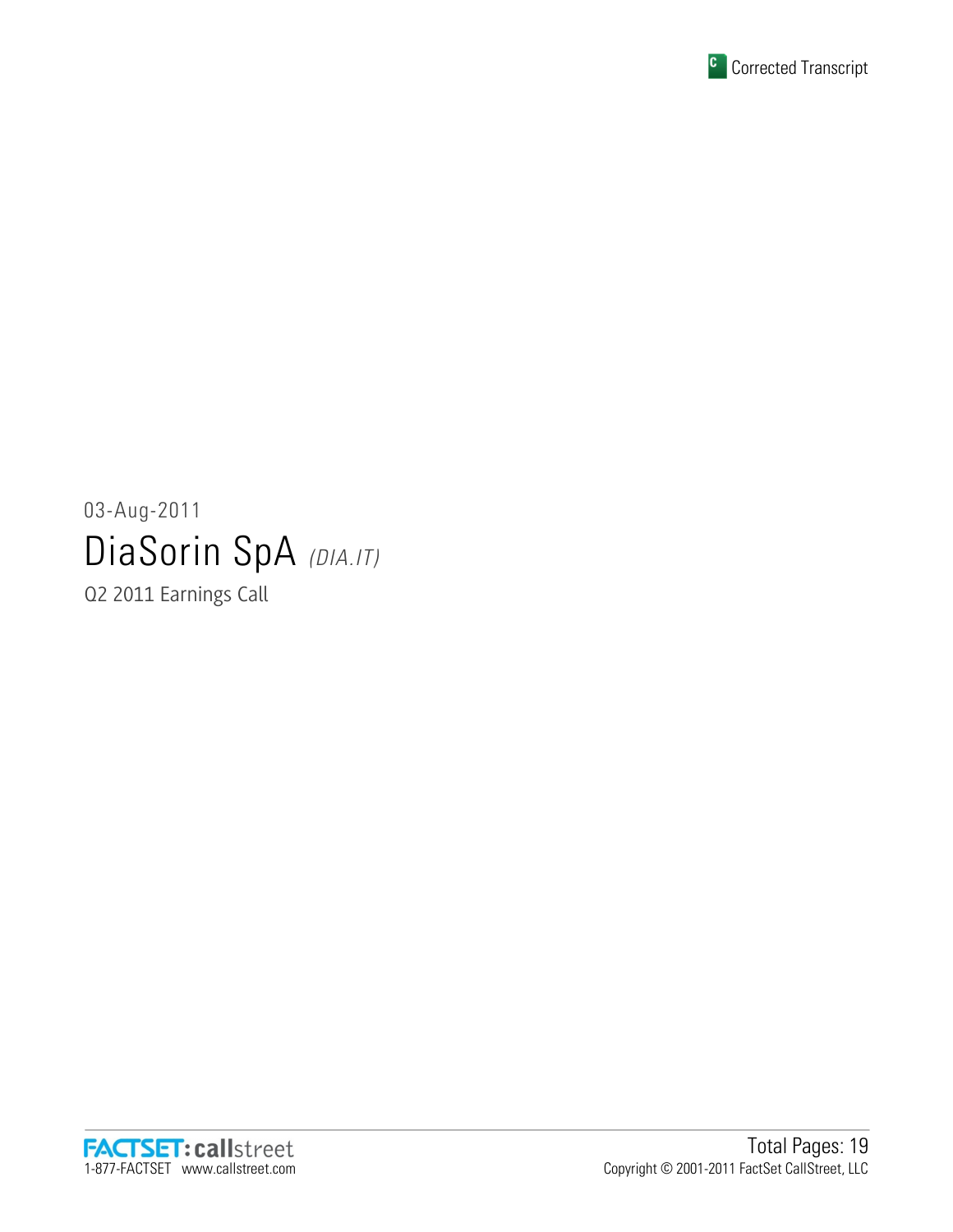# CORPORATE PARTICIPANTS CORPORATE PARTICIPANTS

# Carlo Rosa

CEO, Executive Director & General Manager, DiaSorin SpA

Andrea Alberto Senaldi

Chief Financial Officer & SVP, DiaSorin SpA

# OTHER PARTICIPANTS

Andrew E. Olanow Research Analyst, Morgan Stanley & Co. International Plc

Philippa J. Gardner Research Analyst, Jefferies International Ltd.

Martin R. Wales Research Analyst, UBS Ltd. (Broker)

Brigitte D. de Lima Research Analyst, Merrill Lynch International Ltd.

Massimo Vecchio Research Analyst, Mediobanca

# MANAGEMENT DISCUSSION SECTION

Operator: Good afternoon. This is the Chorus Call Conference operator. Welcome and thank you for joining the DiaSorin First Half 2011 Results Conference Call. As a reminder, all participants are in listen-only mode. After the presentation, there will be an opportunity to ask questions. [Operator Instructions]

......................................................................................................................................................................................................................................................

......................................................................................................................................................................................................................................................

......................................................................................................................................................................................................................................................

At this time, I would like to turn the conference over to Mr. Carlo Rosa, CEO of DiaSorin. Please go ahead sir.

# Carlo Rosa

CEO, Executive Director & General Manager, DiaSorin SpA

Yes. Thank you, everybody, and welcome to the DiaSorin conference call. As usual, I will make some initial comments about the business and then Mr. Andrea Senaldi is going to drive everybody through the numbers.

Let me start first with revenue by geography. In the US, at constant exchange rate, and this very relevant, because as you all understand, the dollar exchange quarter two versus – 2011 versus 2010 is now significantly shifting. At constant exchange rate, revenues are up 5.8% in quarter two versus last year and up 8.1% year-to-date.

Vitamin D volumes, after a weaker quarter one – as we have reported in the last conference call, the quarter one volume was quite weak [indiscernible] (0:01:39). Now, it's up 18% versus last year, year-to-date. So we have seen volume to resume after quarter one. Meeting most of our American colleagues in the last road show that we had in the US, I experienced personally the fact that most of the American now are getting tested for Vitamin D [indiscernible] (2:05) so Vitamin D is becoming part of their routine in the U.S. [indiscernible] (0:02:13).

However, as anticipated in the previous quarter, so we feel more and more the effects of price erosion due to contract extension. This is the price, as we say, that we need to pay to execute the Vitamin D business in the U.S.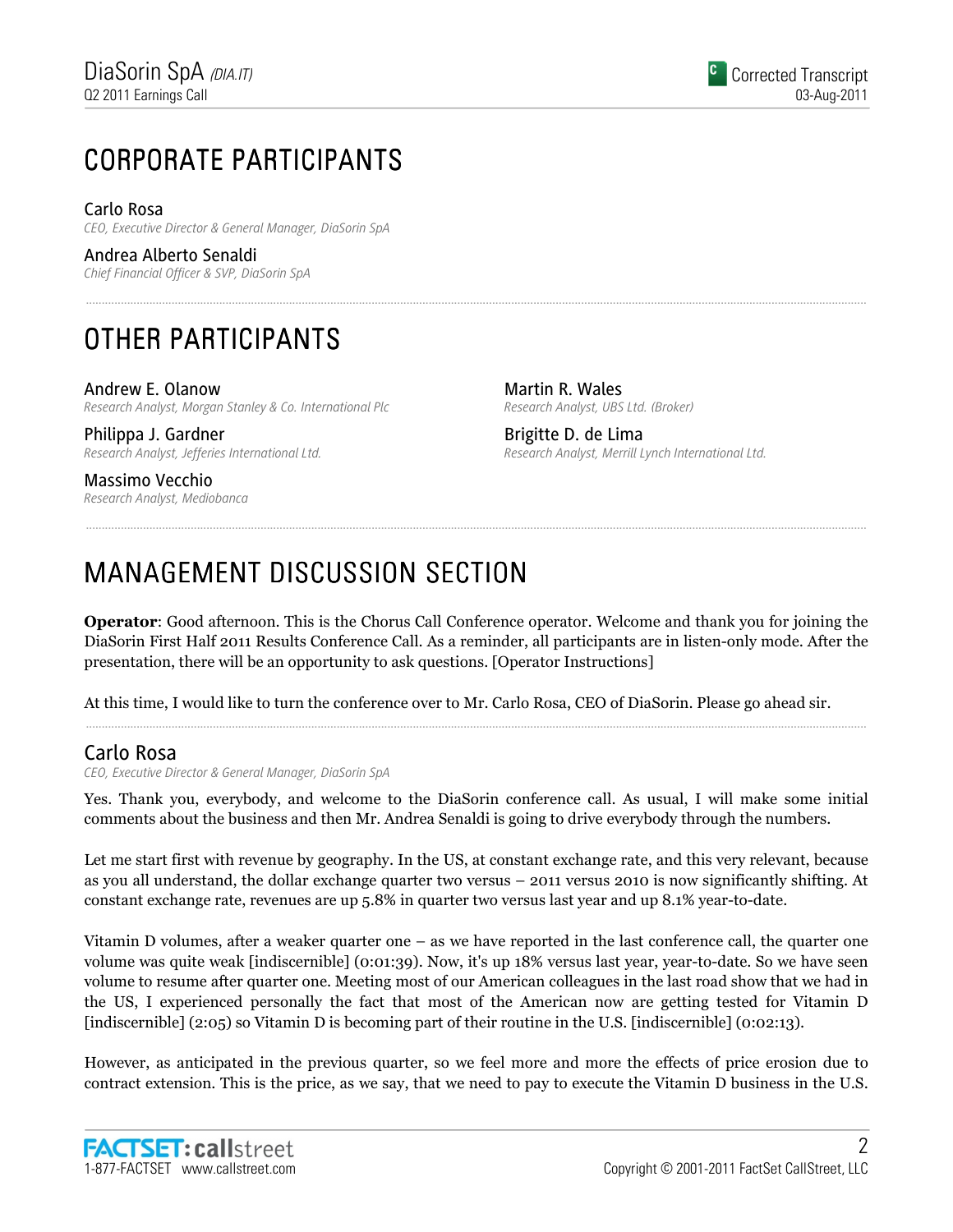in light of the possibility of competitors getting their products approved in the U.S. by year-end or beginning of next year.

So, fundamentally, the trends, as you know, in our U.S. business is driven by volume of Vitamin D increase, but a decrease of the average ASP for [ph] contract extension (0:02:58). In Europe, where we – in quarter two, we are up 6.6% versus last quarter whereas year-to-date we are up over 10%. The thing that we need to analyze separately the direct countries versus the [indiscernible] (0:03:16) activities in secondary market. As you know, we report Europe all together. So, as per market, as per business and direct countries.

In all the major countries, we are growing quarter two as expected, so France and Germany are up quarter-toquarter 11%, Italy is up 7.3% which is very good considering our penetration that we enjoy in these markets.

However, in certain secondary markets by Turkey, Greece and North African countries, the business is stalling. Stalling means that it's flat compared to last year and this is mainly driven by non-economic conditions.

Last, in Asia-Pacific and South America, which now represent over 20% of our overall business, the growth has been very strong, clearly exceeds all data reported by all our competitors and we're now growing 51% in Asia-Pacific and over 30% in South America, and this is driven by the success of the LIAISON strategy with infectious disease and the oncology products. I think we already talked about this during the last calls, nothing changed in those geographies, still very successful with these traditional products.

As far as [ph] instrument placements (0:04:49) are concerned, we installed 138 LIAISONs in quarter two. However, in order to understand the real situation of the business, we need to take into account that in Europe after the launch of the LIAISON XL, which effectively happened in quarter one, placements of LIAISON there have been significantly reduced due to the launch of XL. So we're now installing XL rather than LIAISONs.

If you know previously, we took the position not to report the XL. However, to allow very clarity to our investors and shareholders, we decided to give visibility to the total XL placement number that so far, as of quarter two, is of 38 units in the geographies where we've initiated placements and these excludes U.S. where, as you know, the placements will start later in the year.

Last remark is for Murex. The business is in line with the previous quarter. So we're not losing business, even if some of this business is operated in certain difficult geographies. However, we see major delays in signing of the national tenders that have been awarded to DiaSorin, [indiscernible] (6:07) product has not started yet for the above mentioned reason. And this is not only now for North Africa. So, so far, we have seen delays in tenders in countries where the political situation is difficult. But now we experience, even in certain regions of Asia-Pacific, delays in shipment of products, because if the tender is awarded, the funding is delayed. And I believe that this is due to difficulties in the financial situation certain governments are experiencing worldwide.

I expect, however, that in Q3, Q4, most of the funds will be released and the trends of the Europe business should go back to what we forecasted. However, sales lost in the first half of the year will not be recouped in the second half.

Now, notwithstanding the slowdown on sales, DiaSorin was able to increase its marketing contribution, as you have seen, mainly for two reasons. First one is what is [ph] physiological our (0:07:11) business model. We're shifting revenues from lower margin technologies to higher margin technologies. So for the LIAISON, it now represents over 72% of the total revenues. So this trend continues and it is beneficial to us.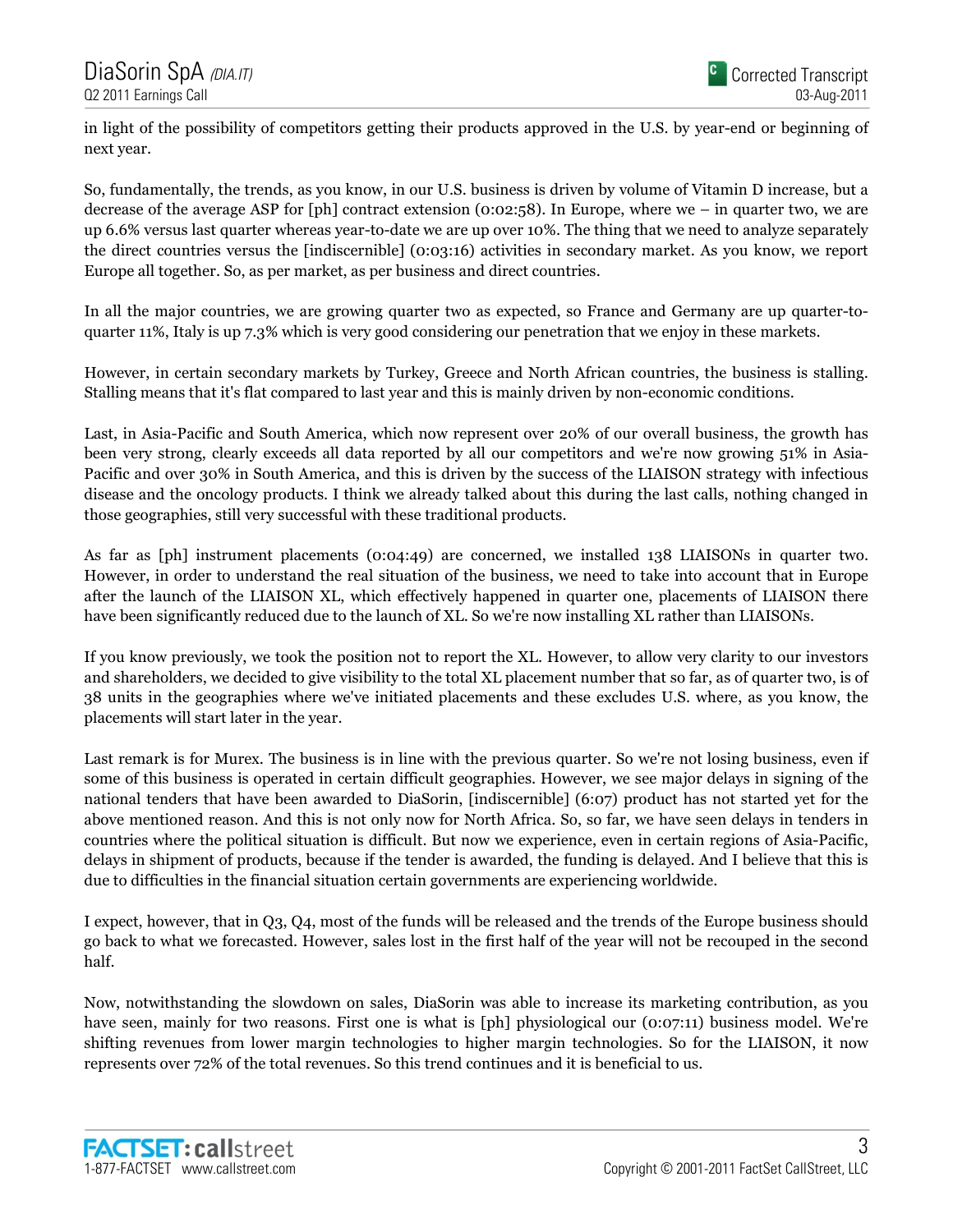However, we've been experiencing increased manufacturing efficiencies, especially in Italy and Germany, where increased volumes of infectious disease products and oncology products have been met without an increase in workforce, so the efficiency of the manufacturing side has been contributing to an improvement of the margins.

Last, as you – some of you may have noticed, we revised our guidance and we still feel comfortable to be capable of making the top line number at constant exchange rate, whereas we believe that there is room for improvement on EBITDA contribution. And now, we foresee that the EBITDA contribution by year-end will exceed  $\epsilon_{200}$ million.

......................................................................................................................................................................................................................................................

And I'll now let Andrea drive you through the numbers and then we will take questions. Thank you.

### Andrea Alberto Senaldi

Chief Financial Officer & SVP, DiaSorin SpA

Thank you, Carlo. Good afternoon or good morning, ladies and gentlemen. What I will do is to take you through the usual presentation, with a strong focus on the first six months and some details [indiscernible] (0:08:41) as P&L is concerned, of the second quarter of the year.

Let me start on slide number one, where we recapped the highlights of the quarter and the first six months. As Carlo already extensively commented on revenues, I would just like to recap the quarter-versus-quarter, the second quarter of 2011 grew 15% at current exchange rate, with a growth rate at constant and comparable exchange rate of 20%. Similarly, in the first six months of the year, we grew 21% as reported, with an adverse exchange rate effect of about 2 percentage points. So constant exchange rate, growth would have been 23.3%.

The growth was driven significantly by the emerging markets, which grew well above the double-digit mark, as well as from the steady enlargement of the LIAISON installed base that Carlo commented already, during the quarter by 138; 271 in the first six months. We have now available an installed base of LIAISON of 3,912. As Carlo already mentioned, this installed base does not include the installed base of LIAISON itself that in Europe now accounts for some 38 instruments.

And coupled with the growth of top line, we continue to experience an improvement in gross margin levels. Our gross margin grew by 16%. EBIT margin, so revenue margin, grew by some 14% quarter-versus-quarter, 25% first six months versus first six months. And all in all, we recorded in the quarter an increased net earnings of 19% and in the first six months, of 31%.

I would like just to spend a couple of minutes reminding you what are the key events that occurred during the first six months of the year. As far as the XL is concerned, [indiscernible] (10:56) we received, in the first quarter of 2011 clearance, of the FDA and we foresee the launch on this market later on this year. We had a couple of very important long-term agreement with key customers or key laboratory chains like Sonic Healthcare and Laboratory Corporation of America [indiscernible] (0:11:25). And last, but certainly not least, as you may remember, we have announced to have reached an agreement with PSS, the Japanese manufacturer of instrumentation for the development of an instrument to be run together with our Nucleic Acid Testing panel.

Now, if we go more into the details of the P&L, I will invite you to turn to slide number three. We have already talked about the net revenue growth. As far as gross profit is concerned, we recorded  $\epsilon$ 84 million in the quarter, which represents a ratio over turnover by 73%, which is an improvement not only versus previous year – so that's quarter two of 2010 – but also quarter-over-quarter. So very positive month as far as our [indiscernible] (12:20) is concerned.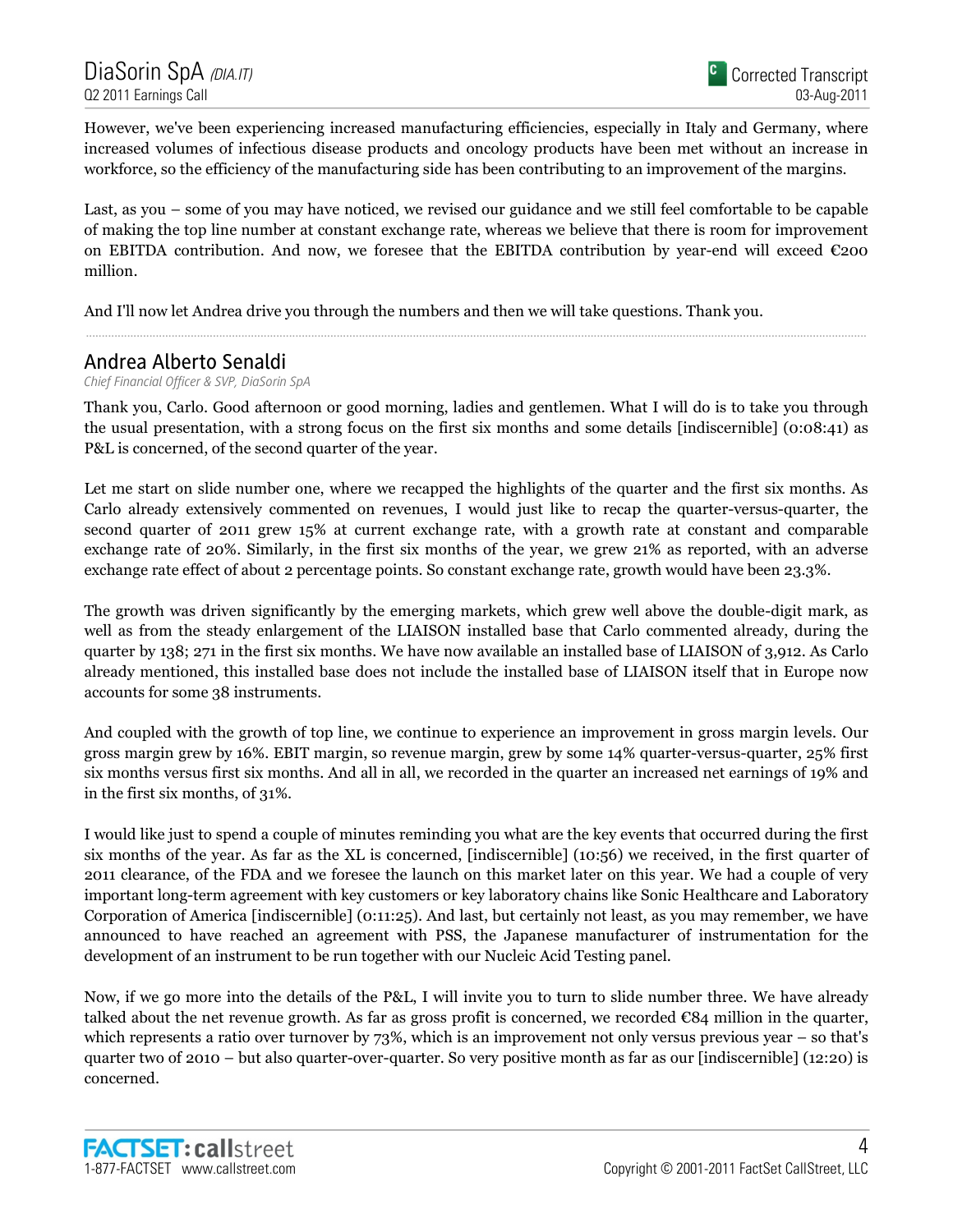As far as operational expense is concerned, we had estimated spending-light quarter in quarter one which is traditional. We had recorded  $\epsilon_{37.7}$  million in operating expenses with a slight increase of the ratio versus the previous year. I would like to point out that the quarter has been, to some extent, heavy because – was heavier than the previous one because we executed one of the five – one of the major events that takes place at the second year [indiscernible] (0:13:02) the gathering of almost 1,000 customers in Italy.

Other operating income expenses have been in line versus the previous year for the same comparable quarter, which results all-in-all in an EBIT margin, so an operating margin of  $39\%$  – that's  $\epsilon_{45}$  million – and an EBITDA margin of 44.5% – that's  $\epsilon$ 51.5 million. The [ph] network (0:13:30) growing by 16% versus the similar quarter of 2010.

Net financial expenses, almost a  $\epsilon_1$  million in the quarter. You may remember that in quarter one, [indiscernible] (0:13:43) financial expenses. So all-in-all, this – for six-month results, still positive financial income and the major driver of the difference between this year and previous year is the trend of exchange rate and the results of the quarter – of the forward quarter that you [indiscernible] (0:14:04) of the dollar. And [indiscernible] (0:14:07) leaves the tax in the quarter  $\epsilon$ 16 million [indiscernible] (0:14:11) comparable to previous year with a tax rate which is around – which is 37% and a net profit of  $\epsilon$ 28 million.

If we move to the next slide, where the first six months are represented again,  $\epsilon$ 227 million at the end of June, our revenues growth of 21.3%. Murex contributed for almost €18 million to this growth. The gross margin is positive versus the first six months of 2010, strong improvement in the margin, as Carlo has already pointed out. It's provided by efficiencies in the manufacturing side as well as the structural improvement of the mix of the product itself.

Total operational expenses are growing by almost  $\epsilon_{12}$  million versus the  $\epsilon_{60}$  million in 2010, which results, however, in a lower [ph] incidence (0:15:12) versus the turnover. So we're moving from 32% last year, just down 0.3 percentage point. I would like also to remind you that the first six months include now full consolidation of the Europe and the newly opened operations in Australia, as well as the two manufacturing sites that last year were consolidated as of the closing of the Murex acquisition in the second half of the year.

Again, operating expenses are in line with the first six months of 2010, which results in a growth of EBIT of 25% with an improvement of one percentage point as far as margin is concerned and a similar growth – higher growth of EBITDA, which is in the first six months above  $\epsilon$ 100 million, so  $\epsilon$ 101.4 million with an EBITDA margin of 44.7% versus almost 43% last year.

If you move down to the bottom line, the net result is now up 31%, so  $\mathfrak{C}_5$ 6 million versus  $\mathfrak{C}_4$ 3 million last year with a tax charge of  $\mathfrak{C}_{33}$  million in the first six months [indiscernible] (0:16:36) of the tax credit.

Now, if we move to some of the details of the profit and loss [indiscernible] (0:16:46) you can find the usual representation of the composition of our portfolio by technology. So here we can see [indiscernible] (16:53) if you take out the effect of Murex which is still – which is accounting for 33%, up five percentage points of consolidation versus last year, clearly at the expense of the traditional – traditionally mature markets like RIA and ELISA whereas the Instruments remained fair strong at around the 10% mark.

And the LIAISON sales have been growing 20% current exchange rate in the first six months of this year versus previous year, driven clearly by the continued expansion of bone and mineral metabolism products, infectious disease, and the [indiscernible] (0:17:39) and we already discussed the enlargement of the installed base.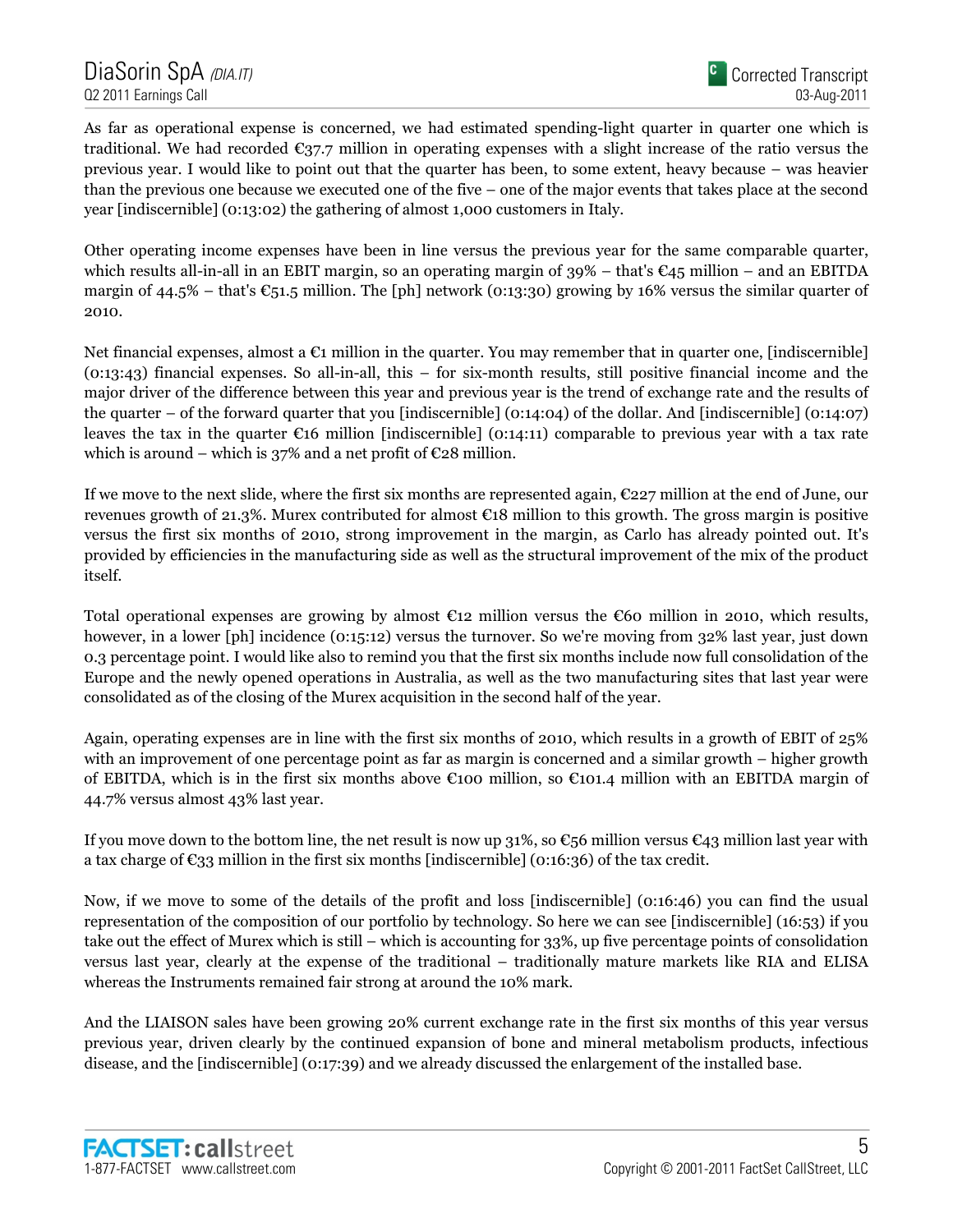As we move to geography, Carlo already mentioned some of the performance by area. Let me just recap the first six months. Europe and Africa up 10% versus 2010; Latin America, 45% versus 2010; Asia-Pacific, more than 50% versus previous year. And North America is 2% at current exchange rates, but strongly affected, adversely, clearly, by the devaluation of the U.S. dollar, particularly at the start of second quarter of the year. In fact, at comparable exchange rate, the growth of the North American market is 8.1%. Couple of outliers in Europe, France continued steadily to grow above 20% and Germany is very close by with a growth rate, six months versus six months, of 17%.

Brazil experienced the strongest contribution to Latin American growth, but Mexico is reporting growth rate of 25% at comparable exchange rate. And China is strongly contributing to the success of the Asia-Pacific region.

I already commented most of the improvement in profitability, let me just recap. Gross margin at 22%, six months, half year versus half year; EBITDA, 20%; and EBIT, 25%. So all the key margin indicators are growing more than proportionately to the top line. It's clearly an improvement in the ratio to total sales as well as the net result.

As far as the balance sheet is concerned, I would like to mention a couple of things. First of all, the net financial position, which we have reported, is positive for €23 million at the end of June. Let me just remind you that the deterioration versus the position at the 31 of December has been forced by the buyback exercise of our shares, which cost us some  $\epsilon_{25}$  million, plus the distribution of dividend, which took place in the second half of June, if you remember, €22 million. We continue to deliver significant cash flow at the traditional level. In the first six months, we delivered  $\mathfrak{C}_4$ 9 million, almost  $\mathfrak{C}_5$ 0 million of operational cash flow before CapEx of  $\mathfrak{C}_1$ 2 million, which compares to the performance of  $\epsilon_{40}$  million in previous year before CapEx of  $\epsilon_{12}$  million.

The net working capital is driven fundamentally by increase of inventory and of the receivables, following mainly the development of our business. We do experience some deterioration in the DSO in particular areas, which are subject to some tension in liquidity. I am referring to some of the European markets, although we don't see [indiscernible] (21:10) an increase in the risk of our receivables. And inventories are growing also on the back of a continuous movement and a continuous conscious effort in increasing the safety stock of some very key raw materials for the growth of the company.

As we move, I think we have commented most of the financial – or the cash flow performance. Let me point out, at the end of the quarter, we had [ph]  $\epsilon_{35}$  million (0:21:42) in cash available at banks.

And as we move to the guidance, Carlo has already pointed out that we have confirmed revenues in the – for between  $\epsilon$ 465 million to  $\epsilon$ 475 million, which represents a growth rate of 15% versus previous year. And we continue to feel comfortable about the number – yearly placement of 600 units between LIAISON and LIAISON XL. And on the base of the strong performance of EBIT and EBITDA margins in the first six months, we are now raising the guidance of EBITDA above  $\epsilon$ 200 million from the previous year range of [ph]  $\epsilon$ 200 million (0:22:28).

Now, last, but not least, let me use the conference just to remind that in October we will hold in three sessions in three different location in Milan, London and New York an Investor Day, which will be aimed to represent what we think is the next course of [indiscernible] (22:54). And I believe that by now all of you should have already received [indiscernible] (23:03) on the dates which are 17, 18 and 20 of October.

This is as much as I wanted to say on the presentation. I would now leave the floor to a question-and-answer session. Thank you very much for listening.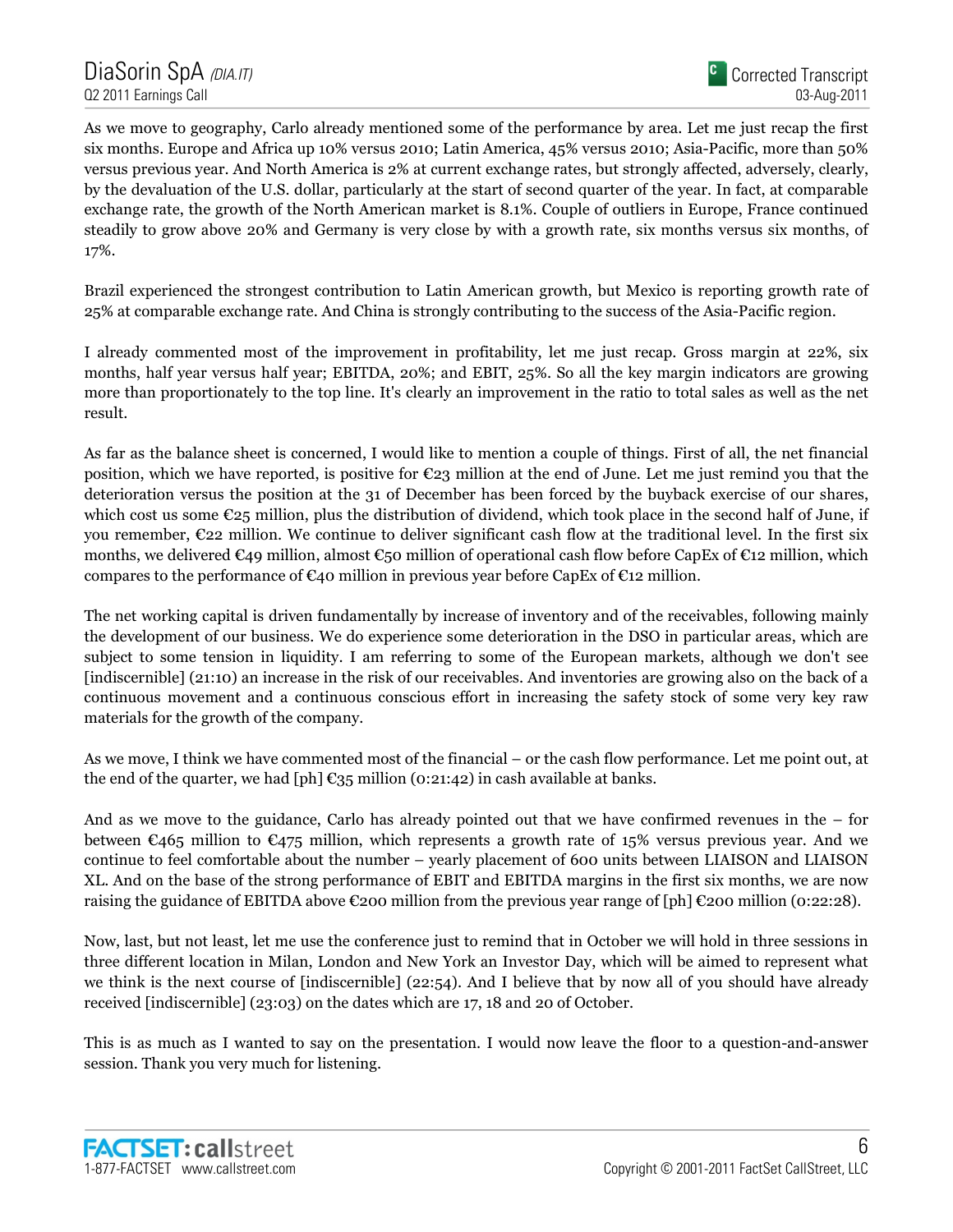# QUESTION AND ANSWER SECTION

Operator: Excuse me. This is the Chorus Call conference operator. We will now begin the question-and-answer session. [Operator Instructions] The first question is from Andrew Olanow of Morgan Stanley. Please go ahead. ......................................................................................................................................................................................................................................................

#### Andrew E. Olanow

Research Analyst, Morgan Stanley & Co. International Plc Q

Hi. Good afternoon and thank you for taking my questions. I just have three quick questions. First, on developed markets, you made some commentary about the fact that the growth rates that you've generally been guiding to weren't realizable in the first half and that that would be recoups. Could you then give us some sense of what you think on a year basis growth rates in Europe and North America should look like?

And then secondly, if we look at the emerging markets, you've had supernatural growth in terms of how fast it's growing. Is that something that we should think about as sustainable over the period of the year?

And then thirdly, on the LIAISON XL, clearly, your placements are a little bit behind so far this year. Your guidance during the second half mirrors the first half. Have you seen, as far as the last couple of months go, an indication that we will see the kind of instrument pick up that we need to meet [indiscernible] (0:24:57) guidance? Thanks.

......................................................................................................................................................................................................................................................

#### Carlo Rosa

CEO, Executive Director & General Manager, DiaSorin SpA

Okay. Listen, I will answer in a reverse order. Starting from the XL, I don't think that we are behind our guidance. We've said that the combined number of LIAISON and LIAISON XL for the year would exceed 600. And I think that if you put – if you add the LIAISON and the XL for the first half, you will see that the trend is going to take us – it's taking us exactly where we said we're going to be. Keep in mind that as far as the XL is concerned, [ph] and the menu (0:25:41), which is fundamentally HIV and hepatitis and HCV, because of the liability of the product there is an evaluation phase, which typically lasts longer than other, let me say, commodity products, okay. So if you take that in consideration, then you may estimate that in the second half, clearly, the number of LIAISON placements should increase versus what we exited in first half.

Now, the second question was Asia-Pacific, Latin America, yes, I think that we've been [indiscernible] (0:26:27) in those trends consistently over the last few quarters. And from what we see right now, unless there is anything in the geographies that [ph] – a very sharp (0:26:39) evolution from a financial point of view, so nothing to do with the business, I expect this trend to continue. Now, your third question was related to...

......................................................................................................................................................................................................................................................

......................................................................................................................................................................................................................................................

#### Andrew E. Olanow

Research Analyst, Morgan Stanley & Co. International Plc Q

Just to developed – to the developed world.

# Carlo Rosa

CEO, Executive Director & General Manager, DiaSorin SpA

So you are saying that now, developed market means Europe and the US...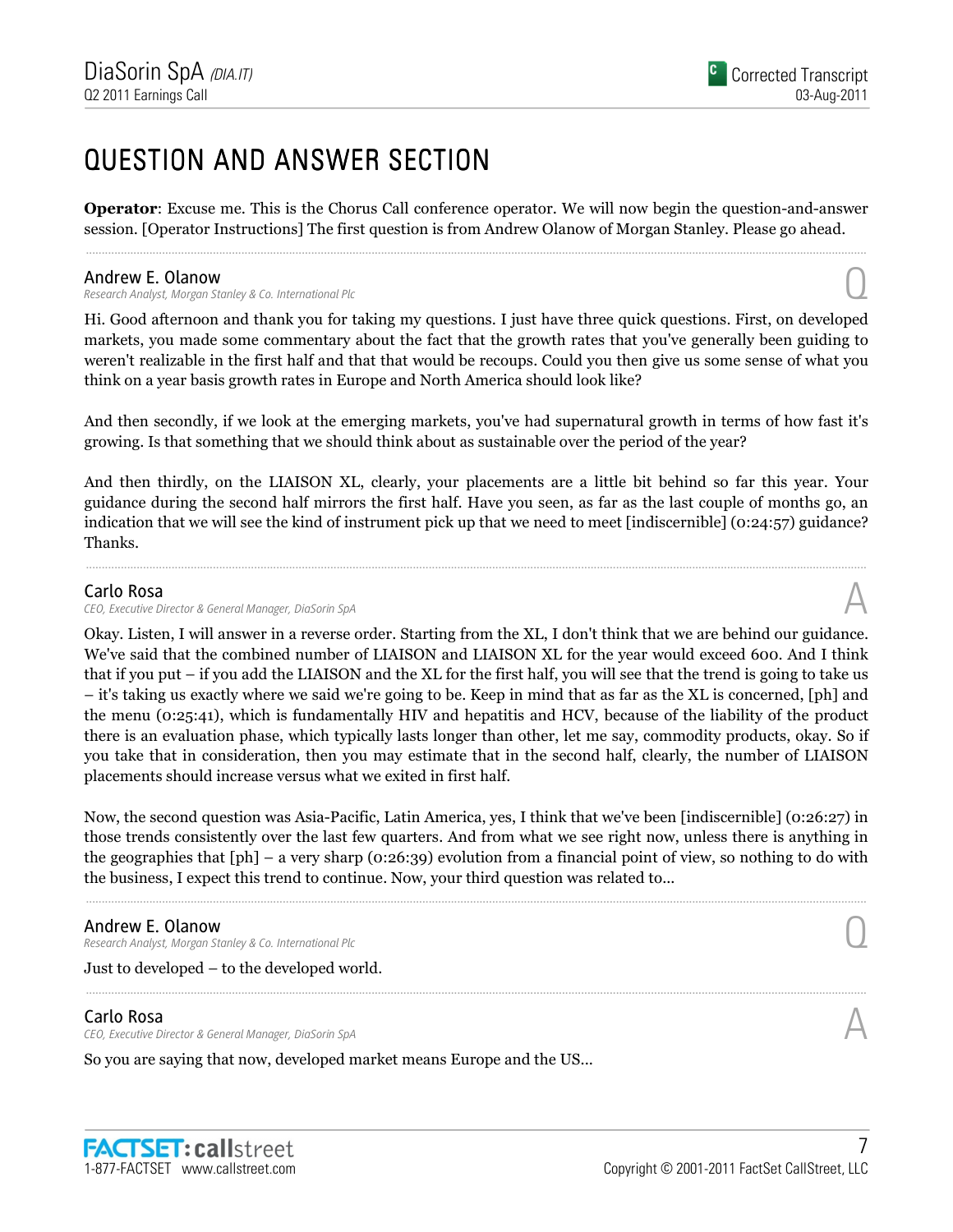#### Andrew E. Olanow

Research Analyst, Morgan Stanley & Co. International Plc Q

Yeah. I think clearly – sorry, please go ahead.

# Carlo Rosa

CEO, Executive Director & General Manager, DiaSorin SpA

Okay. So as far as U.S. is concerned, I think that – I foresee a volume of Vitamin D, which traditionally slowed down over the summer holidays and then it picks up again. So, overall, if you measure it over Q3 and Q4, I see no reason why the trend should not continue in terms of volume increase. This is what I believe also the labs reported during the conference calls.

......................................................................................................................................................................................................................................................

......................................................................................................................................................................................................................................................

However, what we see is an effect of our pricing. And to be honest with you, this is quite difficult for us to estimate on a quarter-to-quarter basis because it has to do in the rollout of all different agreements. It has to do with the fact that certain customers delay orders until the new agreement is signed because then they would benefit from the new price. So, let me say, predicting on a shorter base or on a month-to-month basis, what is the effect of this, is quite difficult.

However, if you – if I look to give you my estimate, I think that we have an increase of volume that overall will sit between 15% and 20%. And we will have for Vitamin D an increase of revenues that should be below 10% as an effect of pricing now becoming full – [indiscernible] (0:29:06) full effect or full impact on our U.S. revenues.

......................................................................................................................................................................................................................................................

......................................................................................................................................................................................................................................................

......................................................................................................................................................................................................................................................

### Andrew E. Olanow

Research Analyst, Morgan Stanley & Co. International Plc Q

[indiscernible] (0:29:13).

Operator: The next question is from Philippa Gardner of Jefferies. Please go ahead.

Philippa J. Gardner<br>Research Analyst, Jefferies International Ltd. Philippa J. Gardner<br>Research Analyst, Jefferies International Ltd. Quantum and the Control of the Control of the Control of the Co

Hi there. I've got a couple of questions, if I could. First of all, I was just trying to sort of understand some of the underlying trends in the LIAISON placements. Now, on the first quarter, you did – you said that there had been a hold up in around 20 machines because of an issue of a component. And I was just wondering, did you see that rebound back in the second quarter?

And then my second question is just on some of the comments regarding increasing the manufacturing efficiency, can you maybe quantify what that might mean in terms of margin improvement, please? Thank you. ......................................................................................................................................................................................................................................................

### Carlo Rosa

CEO, Executive Director & General Manager, DiaSorin SpA

I'll take the first question and then Andrea will take the second question. As far as the LIAISON is concerned, so without the XL, yes, in fact, we had a 20-system rollout Q1 to Q2. However, we had roughly the same number of systems stuck in custom in Brazil. In fact, this is seen also in our inventory level. Our inventory level, as of June, was particularly high because we had this system in transit which was stuck, so rather than going to customers, are sitting in our inventory, which were then released in July.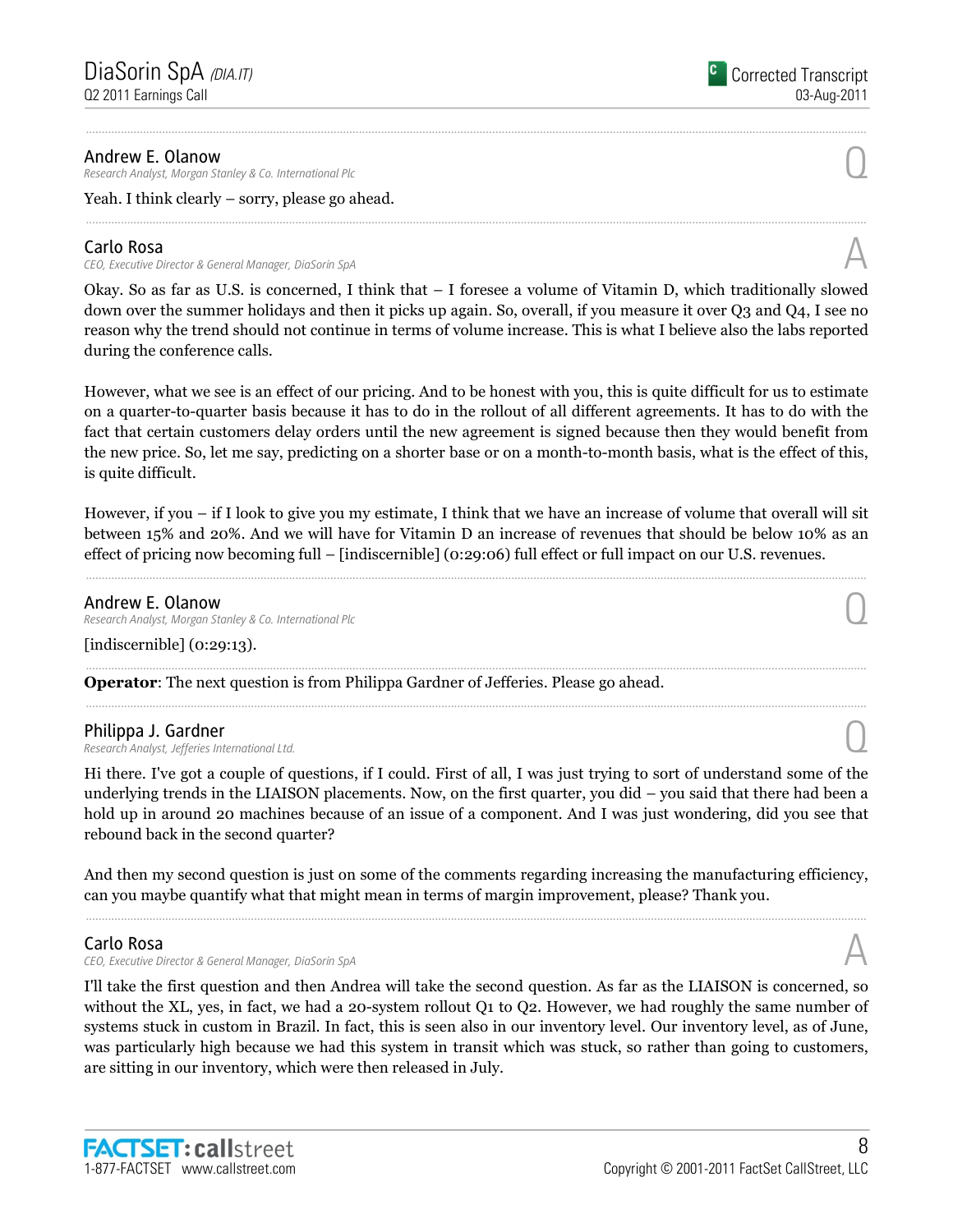We had  $-1$  think that what is important to realize here is the launch of the LIAISON XL, as we have predicted, has fundamentally frozen placements in Europe. And so – and this was expected because customers at this point don't want to get the old box. They wanted the new box. And so the geography now where these LIAISONs are going – the LIAISON, the traditional LIAISON is always going is very different from what we have seen in 2010. So the European number is fairly low and the systems are going a lot in the emerging markets. So Asia Pacific and in Latin America, where we don't proceed to launch the XL, so customers, let me say, don't slowdown orders because of the XL and [indiscernible] (0:31:43) placements.

Now, Andrea, as far as the first question is concerned?

**Andrea Alberto Senaldi**<br>Chief Financial Officer & SVP, DiaSorin SpA Andrea Alberto Senaldi<br>Chief Financial Officer & SVP, DiaSorin SpA  $\triangle$ 

Okay. And, Philippa, as far as the contribution from manufacturing synergies, in the quarter, you can account by about one percentage point which represent the difference between quarter one and quarter two in terms of revenue. Now, this is really an effect that is sustainable in the future quarters as well, although you should not expect any additional improvement.

......................................................................................................................................................................................................................................................

......................................................................................................................................................................................................................................................

......................................................................................................................................................................................................................................................

......................................................................................................................................................................................................................................................

Philippa J. Gardner<br>Research Analyst, Jefferies International Ltd. **Philippa J. Gardner**<br>Research Analyst, Jefferies International Ltd.  $\bigcup$ 

Okay. That's great. Thank you.

Operator: The next question is from Massimo Vecchio from Mediobanca. Please go ahead.

# **Massimo Vecchio**<br>Research Analyst, Mediobanca **Massimo Vecchio**<br>Research Analyst, Mediobanca

Yes. Good afternoon to everybody. Carlo, you spoke about price erosion between the – taking this by the side for a moment, can you elaborate a little bit more on the underlying trend in the U.S. market? Many company in the United States are talking about a slowdown, I was wondering if you can expand on that?

And second question is on the XL placement, and did I understand correctly that you have started to place the new machine in US, that you started already at the end of Q2? ......................................................................................................................................................................................................................................................

# Carlo Rosa

CEO, Executive Director & General Manager, DiaSorin SpA

Okay. Let me comment on the U.S. first. I think that if we look at, let me say, all the other products that we sell in the US, I think that our business is suffering the same way everybody else, I believe, is reporting by the slowdown, okay. So since – again, we all serve the same customers. So if other companies are reporting, it is what we are experiencing. However, the vast majority of our business in the U.S. is, as we reported, Vitamin D. So the trends that we see in Vitamin D are the ones that we have discussed before, so increase in volume and price effect.

There is one more component that makes this Sudoku extremely difficult to understand which is the mix in terms of sales to LabCorp which does follow a certain price versus the mix of sales that is going to direct customers and other labs that clearly – or Cardinal, which clearly enjoy a different price structure. And this is why depending on [indiscernible] (0:34:28) get awarded with large confidence so far, the average unit price that you can measure on Vitamin D on the month can significantly swing. So it is very difficult for us to predict where the AUC trend really is and it's going to be on a month-by-month basis.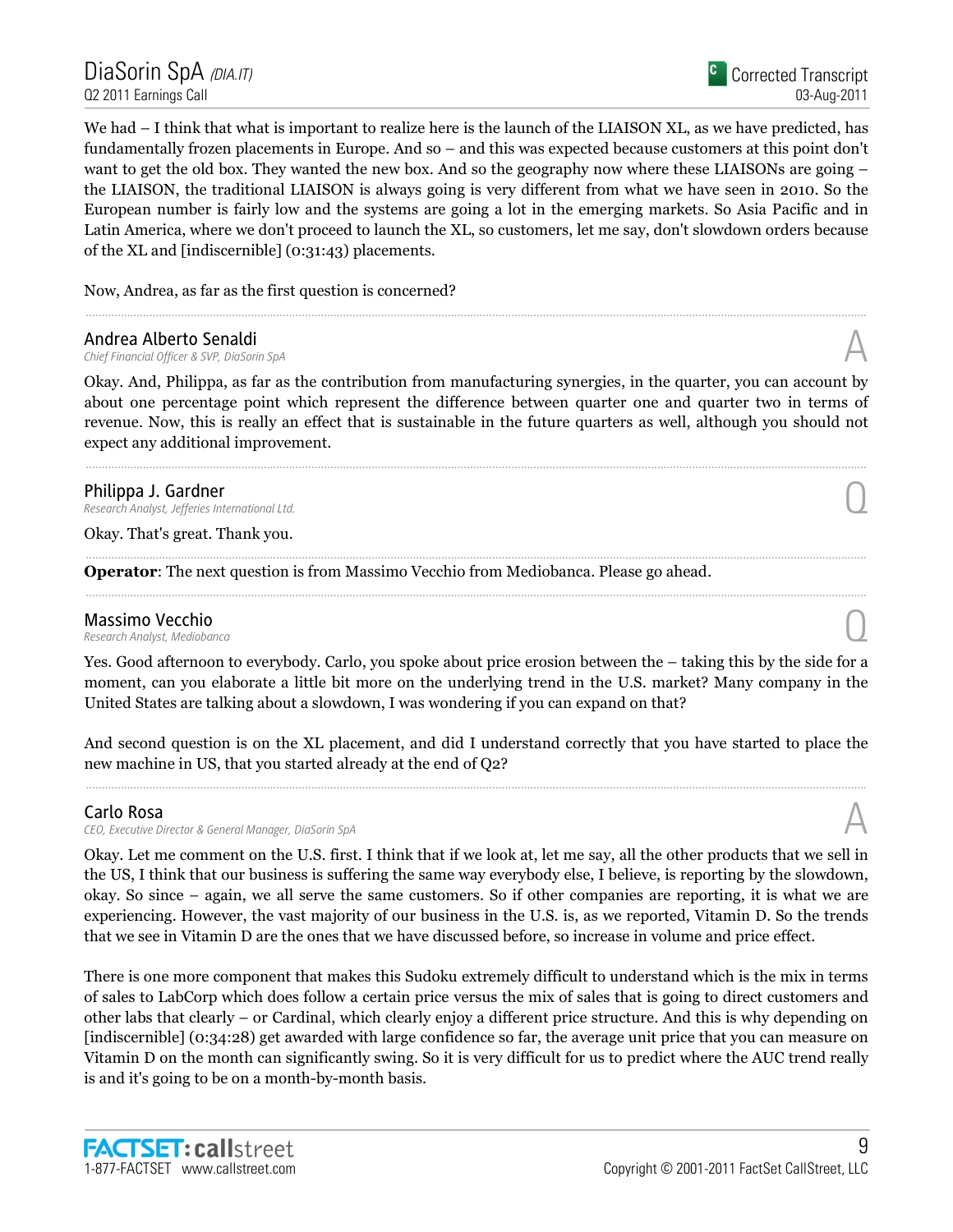Now, your second question was on the LIAISON XL. As you know, in the U.S., we have an agreement with our main customer in the U.S. [indiscernible] (0:35:15). And we have scheduled the initial installation and evaluation of XL in summer. So [indiscernible] (0:35:33) in quarter two for their own internal reason and installation is foreseen to start now and to be completed by the end of September. And after the evaluation [indiscernible]  $(0:35:47)$ .

......................................................................................................................................................................................................................................................

# **Massimo Vecchio**<br>Research Analyst, Mediobanca **Massimo Vecchio**<br>Research Analyst, Mediobanca

Okay. So am I correct in saying that the XL, it's ideally – it's an ideal machine for the U.S., so I may expect very good uptake in placing when you will be selling that in U.S. or is it almost as the old machine? ......................................................................................................................................................................................................................................................

#### Carlo Rosa

CEO, Executive Director & General Manager, DiaSorin SpA

Let me say it in a different way. Yes, the U.S. is  $-$  sorry  $-$  the XL is a system that has been design for highthroughput labs and it's been a system that has been specifically designed for the defensive strategy on Vitamin D because of the throughput [indiscernible] (0:36:42). So it is ideal for us in the U.S. because it allows to go the very large U.S. customers and replacing LIAISON and fend off competition. An argument the competition may have on the fact that the current LIAISON platform may be not [indiscernible] (0:36:58) for large throughput labs.

It is also a system that it is viable for the U.S. market because of the size. However, please remember that in the U.S., we decided to run a strategy which is a strategy focused on two clinical areas, which is – one is infectious disease and the other one is bone and mineral and Vitamin D. So for the typical infectious disease account that we've seen at the hospital level, the LIAISON is good enough and this is why, in the U.S. you are going to see placements of LIAISON XL [indiscernible] (0:37:39) Vitamin D than LIAISON [indiscernible] (0:37:40) infectious disease. It may vary [indiscernible] (0:37:43). ......................................................................................................................................................................................................................................................

# **Massimo Vecchio**<br>Research Analyst, Mediobanca **Massimo Vecchio**<br>Research Analyst, Mediobanca

Okay. Thank you very much. Very clear.

Operator: The next question is from Martin Wales of UBS. Please go ahead.

**Martin R. Wales**<br>Research Analyst, UBS Ltd. (Broker) **Martin R. Wales**  $\bigodot$ <br>Research Analyst, UBS Ltd. (Broker)

Good afternoon. Just a follow-up on your previous comments. It seemed rather gloomy on the prospects for infectious disease in the U.S. with LIAISON XL. Can you sort of elaborate a little bit more on where the opportunity lies in infectious diseases? Obviously, the LabCorp contract captures that?

......................................................................................................................................................................................................................................................

......................................................................................................................................................................................................................................................

Secondly, in terms of launch of new tests into the U.S., could you talk what tests we could expect to see in the U.S. on either instrument over the course of the coming months?

Thirdly, I note in your statement that there's transaction fees captured in interest, other financial expense. Can you elaborate on what they are, because I don't think I've ever seen you comment on that before?

And finally, there seems to be quite a big difference between your cash tax paid and your P&L tax paid, maybe Andrea could address. I know you've highlighted that you are [indiscernible] (0:38:56) by U.S. and South African subsidiaries, but maybe Andrea could sort of give us a little more color on that one as well? Thank you.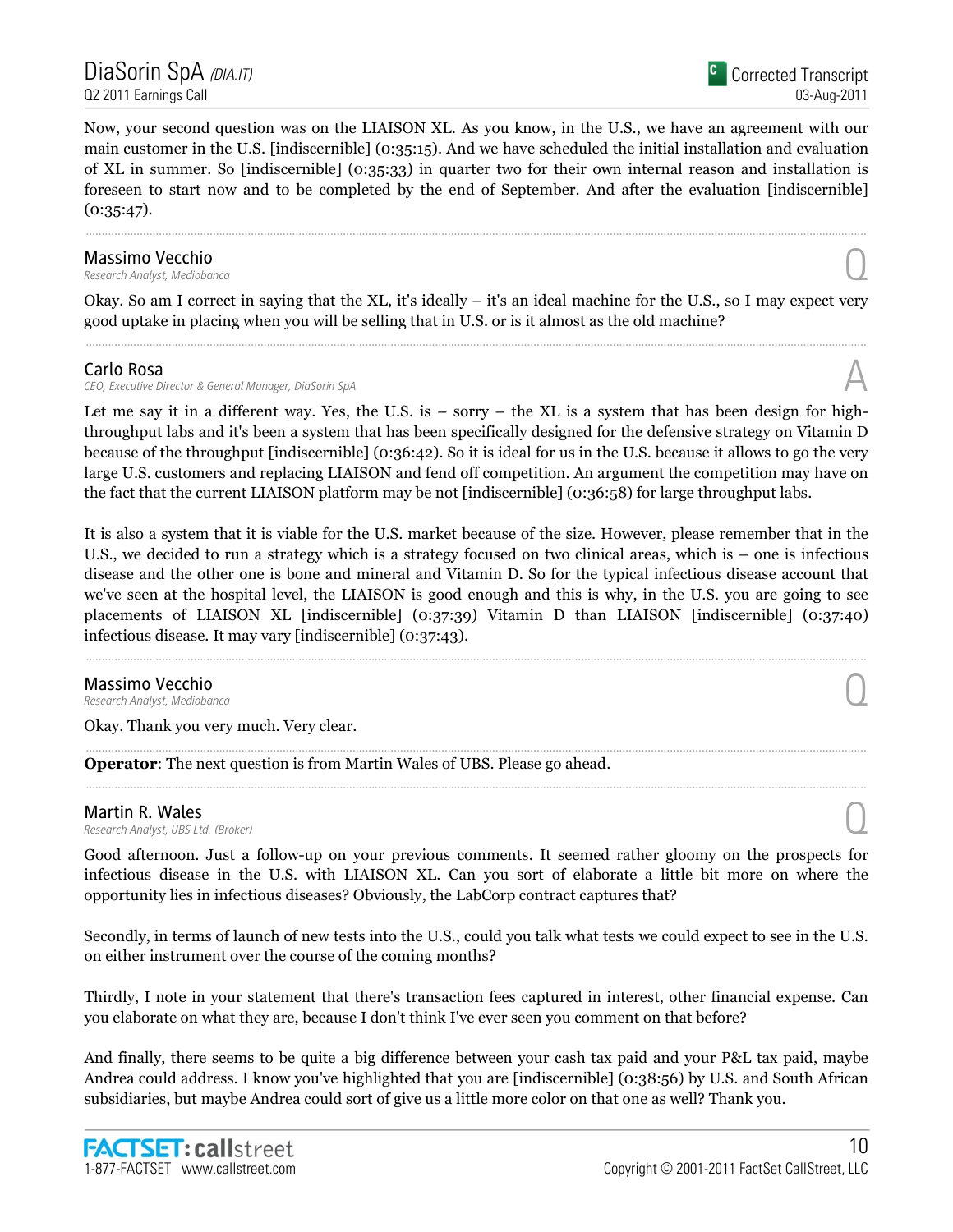#### Carlo Rosa

CEO, Executive Director & General Manager, DiaSorin SpA

Martin, I'll take the first one. To me, gloomy, these days, is a different definition, to be honest with you. I just said something different. I said that in the U.S., they – the LIAISON XL fits very well the large accounts that today need very high throughput for the Vitamin D. That doesn't mean that for these kind of accounts, the infectious disease will go on the LIAISON XL. This is, in fact, the plan. [indiscernible] (0:39:41) these large labs the LIAISON XL opportunity, but then we ask them to [indiscernible] (0:39:48) XL also for the infectious disease volume, which is very significant. However, when you go down to the hospital level, where the infectious disease business – the infectious disease volumes is not as high as in the [indiscernible] (0:40:03) labs, the LIAISON is good enough. And this is why I am saying that, in the U.S., I can see the two platforms co-existing on – more driven by the account size rather than the clinical area. So I'm not doing it at all on the LIAISON XL.

......................................................................................................................................................................................................................................................

| Martin R. Wales<br>Research Analyst, UBS Ltd. (Broker)                                                                                                                                                           |  |
|------------------------------------------------------------------------------------------------------------------------------------------------------------------------------------------------------------------|--|
| Good.                                                                                                                                                                                                            |  |
| Carlo Rosa<br>CEO, Executive Director & General Manager, DiaSorin SpA                                                                                                                                            |  |
| Okay, Andre?                                                                                                                                                                                                     |  |
| Andrea Alberto Senaldi<br>Chief Financial Officer & SVP, DiaSorin SpA                                                                                                                                            |  |
| All right. Martin, let me first of all address taxes, because I am not sure I understand the point. You are referring<br>to what we paid according to the financial statement versus what we accrued in the P&L? |  |
| Martin R. Wales<br>Research Analyst, UBS Ltd. (Broker)                                                                                                                                                           |  |
| Yes, it seems to be a larger difference than usual.                                                                                                                                                              |  |
| Andrea Alberto Senaldi<br>Chief Financial Officer & SVP, DiaSorin SpA                                                                                                                                            |  |
| I think you're talking about $\epsilon_{1.5}$ million probably.                                                                                                                                                  |  |
| Martin R. Wales<br>Research Analyst, UBS Ltd. (Broker)                                                                                                                                                           |  |

I thought it was larger than that, but I'll bow to your judgment.

# Andrea Alberto Senaldi<br>Chief Financial Officer & SVP, DiaSorin SpA Andrea Alberto Senaldi<br>Chief Financial Officer & SVP, DiaSorin SpA  $\triangle$

First six months, it's  $\epsilon$ 32.8 million; cash flow statement is  $\epsilon$ 31.3 million. Now, the difference is clearly related to the tax settlements that we've had to follow in order to pay taxes. You know in Italy, to an extent, we do pay taxes in installment. We have a balance on the previous year which is paid in June, as well as the first advance payment which, again, is based on the profit of the previous year. And the balance is then paid in the second installment in

......................................................................................................................................................................................................................................................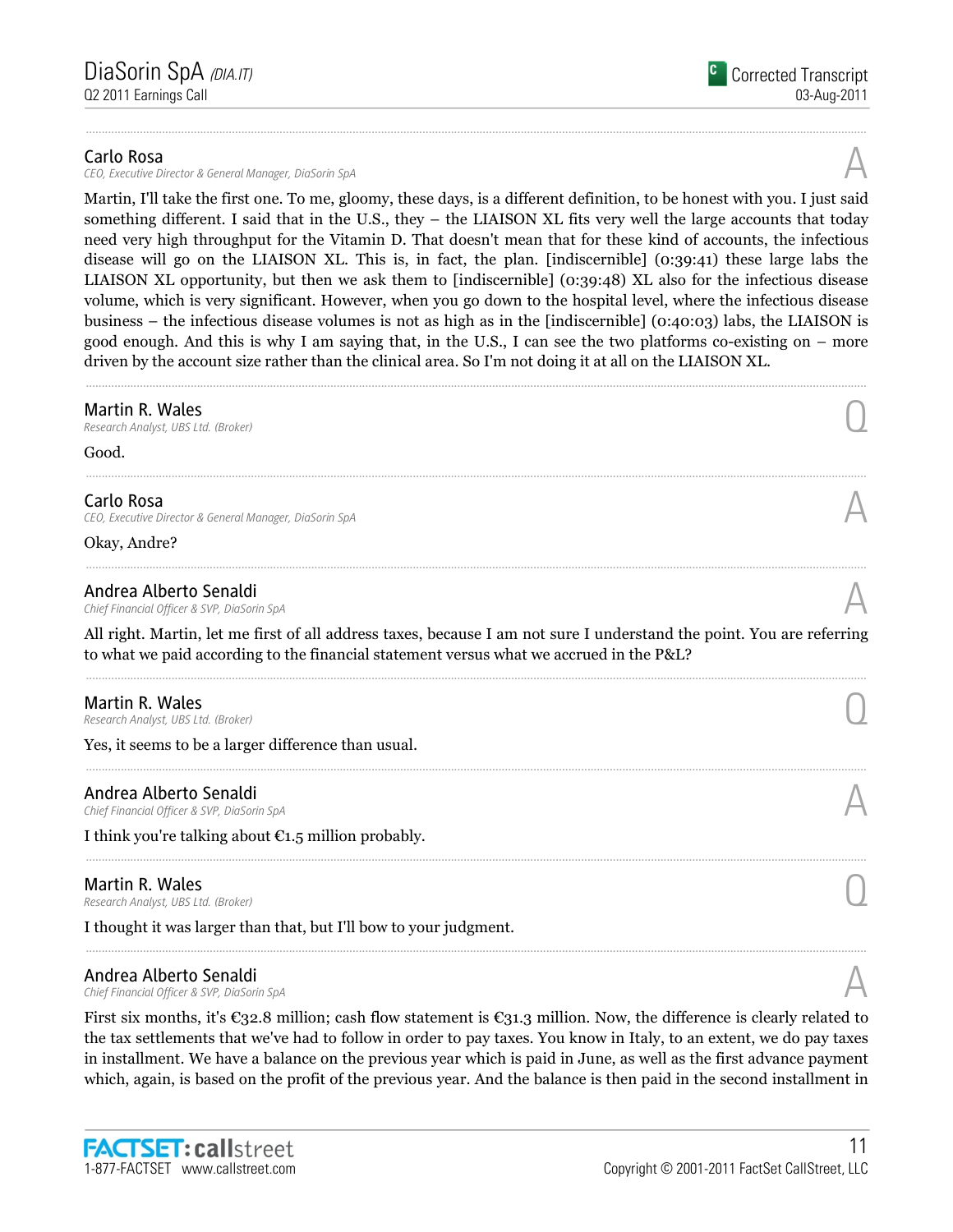DiaSorin SpA <sub>(DIA.IT)</sub> Q2 2011 Earnings Call

November and in the third installment during the following year. So that is fully explained by the difference between what we accrued...

| Martin R. Wales<br>Research Analyst, UBS Ltd. (Broker)                |  |
|-----------------------------------------------------------------------|--|
| Okay.                                                                 |  |
| Andrea Alberto Senaldi<br>Chief Financial Officer & SVP, DiaSorin SpA |  |
| I think that's the reason [indiscernible] (0:41:32).                  |  |
| Martin R. Wales<br>Research Analyst, UBS Ltd. (Broker)                |  |
| On [ph] absorption (0:41:34) costs?                                   |  |
| Andrea Alberto Senaldi<br>Chief Financial Officer & SVP, DiaSorin SpA |  |
| On – you are referring to the financial expenses.                     |  |
| Martin R. Wales<br>Research Analyst, UBS Ltd. (Broker)                |  |
| Yes.                                                                  |  |
| Carlo Doca                                                            |  |

#### Carlo Rosa

CEO, Executive Director & General Manager, DiaSorin SpA Annual CEO, Executive Director & General Manager, DiaSorin SpA Annual CEO, Executive Director & General Manager, DiaSorin SpA

Now, the majority of this is explained by the movement of the previous quarter between – and the effect of the mark-to-market pricing versus the dollar. Now, as you may remember, quarter one closed still with a very favorable dollar [indiscernible] (0:42:03). Now, we do hedge our cash flow in dollars and that's the only currency fundamentally that we hedge using forward [indiscernible] (0:42:15) sales. Now, the mark-to-market value of those sales has moved in very different ways in the two quarters. And therefore, we noted that in the first six months in a positive – at positive 1.8.

Now, there is a second element to this in the quarter, which has to do with a cost we have to bear for factoring out our receivables in Italy. In the second quarter of the year, we have factored out at a higher-than-normal amount, simply because we had a dedicated [indiscernible] (0:42:50) receivables related to some regions of the Italian health care system. And so in the second quarter, we had found something like €800,000 additional – in euros – of additional commission from factoring operations.

......................................................................................................................................................................................................................................................

**Martin R. Wales**<br>Research Analyst, UBS Ltd. (Broker) **Martin R. Wales**  $\bigodot$ <br>Research Analyst, UBS Ltd. (Broker)

Okay, great. I'm sorry, just to come back rather into a question about the U.S. in terms of test approvals and rollouts. Well, anything particular we should be expecting that you're prepared to highlight? ......................................................................................................................................................................................................................................................

#### Carlo Rosa CEO, Executive Director & General Manager, DiaSorin SpA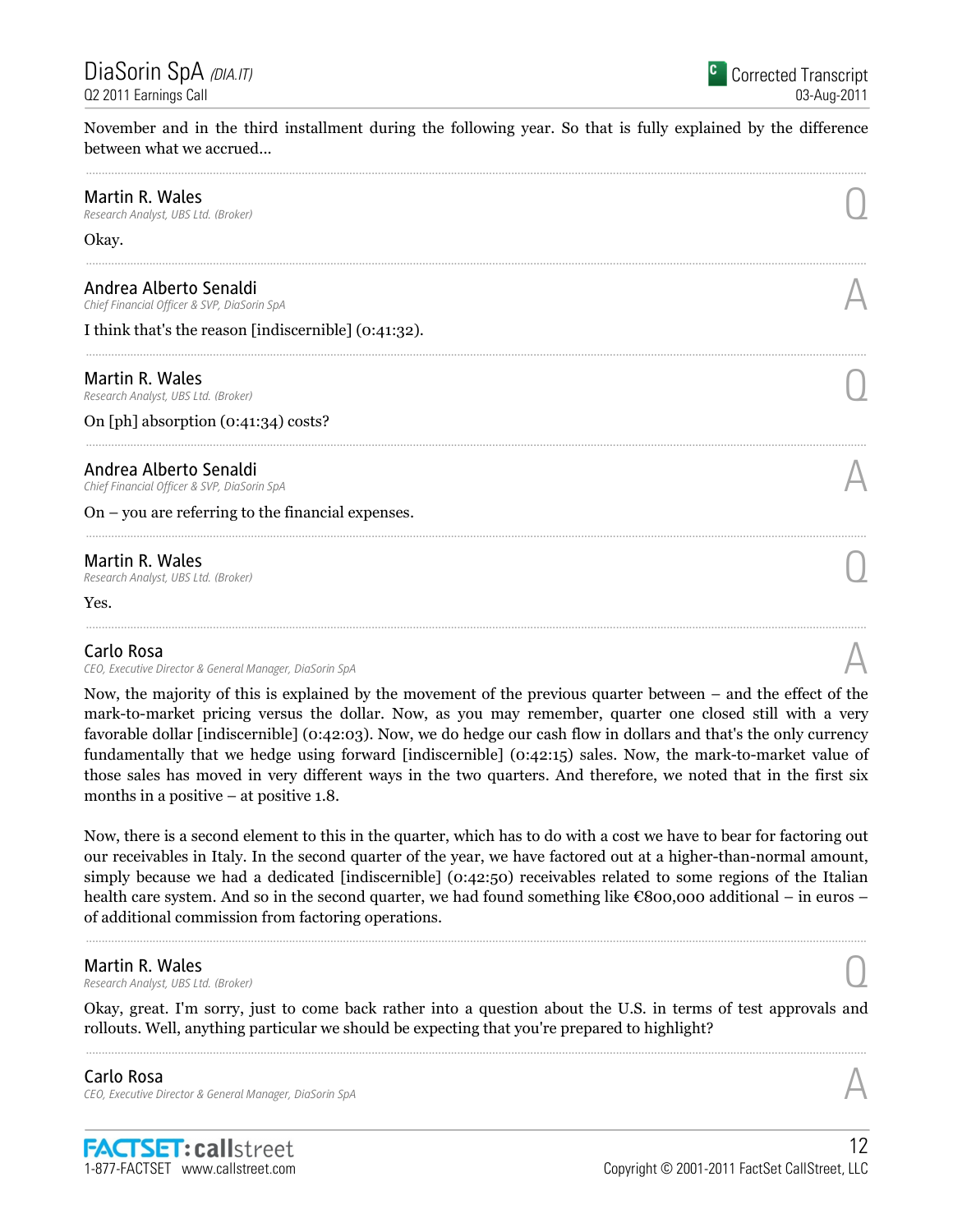Yes, [indiscernible] (0:43:31), so in certain market, [indiscernible] (0:43:36) MMRV panel, which is the one which is generally used in the big labs for [ph] measles (0:43:42) testing. So that, for us, is an opportunity in the business. And then we decided to initiate a program whereby to – by the end of next year, we will – we are going to take to the U.S. a series of endocrinology products that will stick well with our [indiscernible] (0:44:09) in the installed base, but I think this is something that I really want to cover more during the Investor Day. And this is why I'm a little stingy on the information we are releasing. Otherwise, we take away the flavor of the Investor Day.

| Martin R. Wales<br>Research Analyst, UBS Ltd. (Broker)                                         |  |
|------------------------------------------------------------------------------------------------|--|
| Okay. I'll be patient until then.                                                              |  |
| Carlo Rosa<br>CEO, Executive Director & General Manager, DiaSorin SpA                          |  |
| Be patient; we'll give.                                                                        |  |
| Martin R. Wales<br>Research Analyst, UBS Ltd. (Broker)                                         |  |
| Thank you very much.                                                                           |  |
| Carlo Rosa<br>CEO, Executive Director & General Manager, DiaSorin SpA                          |  |
| Thank you.                                                                                     |  |
| <b>Operator:</b> The next question is from Brigitte de Lima of Merrill Lynch. Please go ahead. |  |
| Brigitte D. de Lima<br>Research Analyst, Merrill Lynch International Ltd.                      |  |

Good afternoon. I just have another follow-up question on the LIAISON XL. It's just really a clarification there on something you said. But in the press release, it says somewhere that you've installed the LIAISON XL at over 20 Benchmark labs in Europe and Israel. Should I understand that you've placed at least 20 systems, or are these systems that are currently placed in lab for initial assessments, but they are not covered by contracts yet and therefore not generating revenue, so how should I interpret these installments?

......................................................................................................................................................................................................................................................

#### Carlo Rosa

CEO, Executive Director & General Manager, DiaSorin SpA

Well, I think you should interpret this differently, meaning that we placed 38 systems in – at customer sites, but in certain customer site, we had multiple installations. ......................................................................................................................................................................................................................................................

......................................................................................................................................................................................................................................................

**Brigitte D. de Lima**<br>Research Analyst, Merrill Lynch International Ltd. **Brigitte D. de Lima**  $\bigcup_{\text{Research Analysis, } \text{Merrill Lynch International Ltd.}}$ 

[indiscernible] (0:45:32) the key question then is-?

# Andrea Alberto Senaldi<br>Chief Financial Officer & SVP, DiaSorin SpA Andrea Alberto Senaldi<br>Chief Financial Officer & SVP, DiaSorin SpA  $\mathcal A$

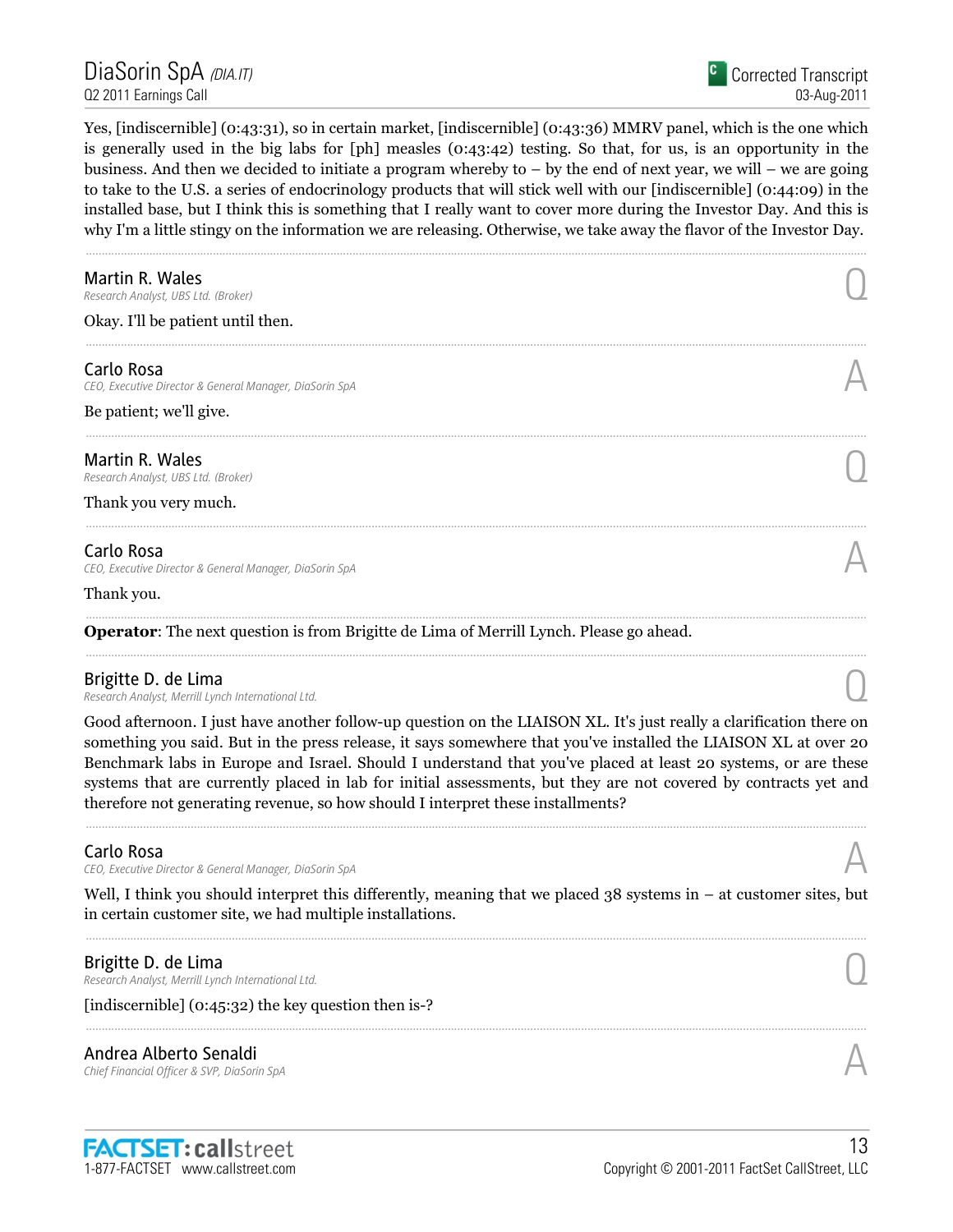You are right in thinking that we do not include those numbers in the overall installed base because they are yet not generating revenues. ......................................................................................................................................................................................................................................................

### Brigitte D. de Lima

Research Analyst, Merrill Lynch International Ltd. Q

That's what I was relating to. But are they already covered by a contract or the customer is still evaluating them, so you don't actually know if these systems will stay in the labs where they've been installed at the moment? ......................................................................................................................................................................................................................................................

#### Carlo Rosa

CEO, Executive Director & General Manager, DiaSorin SpA

 $\overline{O}$ 

These systems will stay in the labs. Some of those are covered by contract and started generating revenues. Some are there because – especially in the [indiscernible] (0:46:06) business, so there has been an evaluation, successful trend that we're [indiscernible] (0:46:18) start selling. Listen, we don't take a piece of equipment [indiscernible] (0:46:20) into our lab just for the fun of showing it. So usually – you install it in places where you know there is the biggest opportunity and a suitable space there.

......................................................................................................................................................................................................................................................

Brigitte D. de Lima Research Analyst, Merrill Lynch International Ltd.

Now, I was just wondering – so I presume some customers try different systems and they're happier with one than the other and they may return systems that they're not interested in. But it does sound like the systems are installed, you're just saying they will start generating revenues at some point. That clarifies it. Thank you.

......................................................................................................................................................................................................................................................

......................................................................................................................................................................................................................................................

# Carlo Rosa

CEO, Executive Director & General Manager, DiaSorin SpA A

Yep.

Operator: The next question is from [indiscernible] (0:46:51) of Banca Akros. Please go ahead.

Hello. [indiscernible] (0:46:57) from Banca Akros. Just three questions. The first is on an overall feeling on the market. Some diagnostic companies are saying that they have seen some pressure due to the, let's say, economic environment and saw some potential of slowdown in demand from public spenders. And also, due to the unemployment in U.S., some demand for diagnostic could slow down, if you can comment on that overall.

Second, if I understood right, your guidance is at currency exchange, right? So for the time being, currency exchange, not at the beginning of the year, I didn't understand it quite clearly.

And last thing on buyback, I think that you did some buyback in the first quarter – in the first half, if you have any indication for the rest of the year? Thank you. ......................................................................................................................................................................................................................................................

1-877-FACTSET www.callstreet.com

**FACTSET: callstreet** 

14



 $\cup$ 

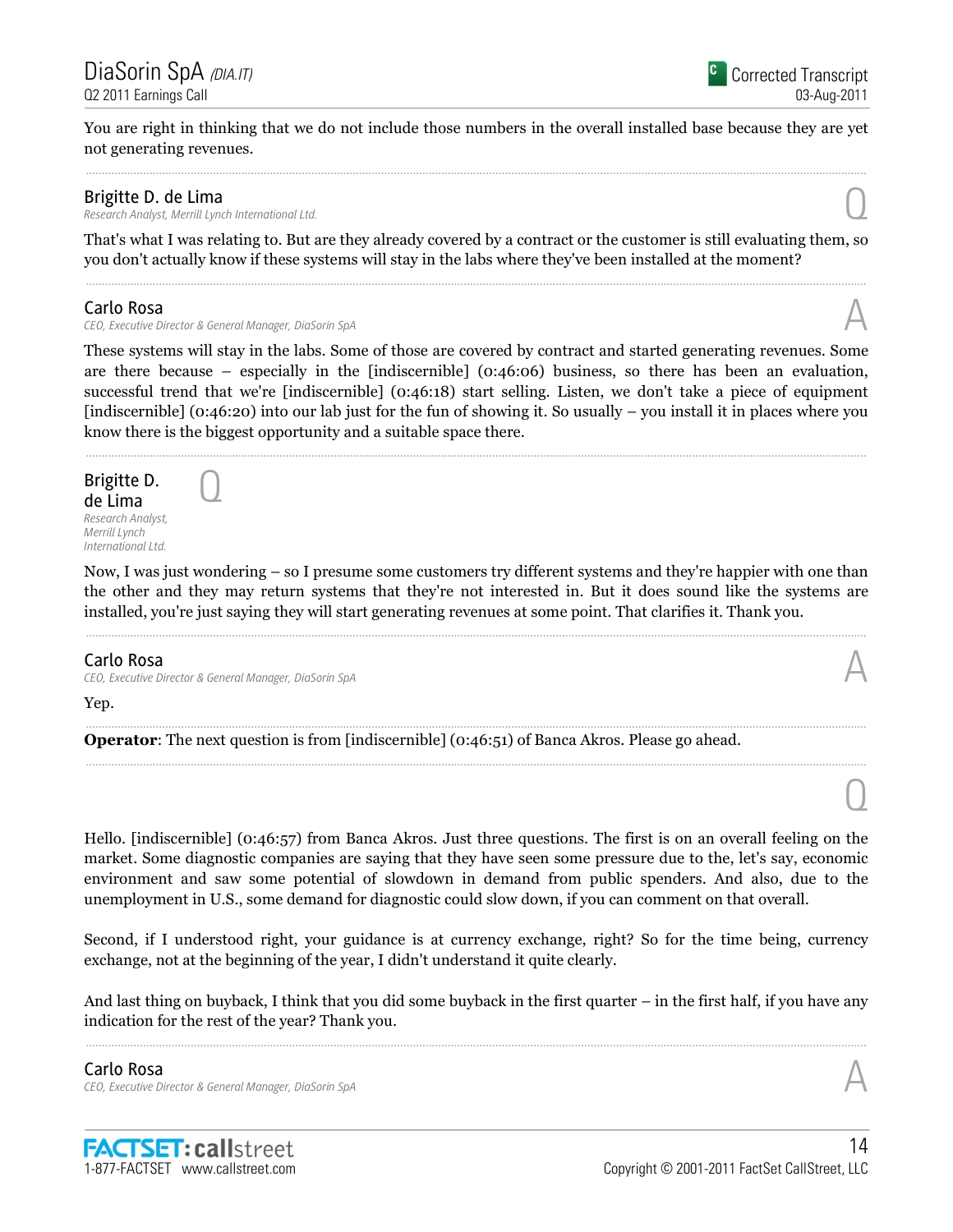Corrected Transcript 03-Aug-2011

 $\overline{0}$ 

 $\overline{0}$ 

 $\overline{O}$ 

Listen, I will take two of those. Buyback done, completed and there's no intention to do another buyback. As far as the economical situation and impact on business, I think we have already commented on that. As far as the U.S. is concerned, we are not different from anybody else. There is a slowdown and this has [indiscernible] (0:48:16) our business. We've been suffering from that. But Vitamin D is fortunately presenting us with different dynamics, bringing on volume increase, okay.

As far as Europe is concerned, to be honest with you, we've not seen any financial impact on business per se. What we are seeing in certain countries is a delay in payment terms. And so, even in countries where usually payment terms are very good, there has been a delay of few days. The only country that is outstanding, as far as payment is concerned is Spain, for some very known reasons. And now, we are collecting in Spain over 355 days. Fortunately enough, Spain represents a very tiny proportion of our business.

......................................................................................................................................................................................................................................................

# Andrea Alberto Senaldi<br>Chief Financial Officer & SVP, DiaSorin SpA

Andrea Alberto Senaldi<br>Chief Financial Officer & SVP, DiaSorin SpA  $\mathcal A$ 

As far as the guidance is concerned, I think, as Carlo hinted before, so that's why the best guidance is built on a constant exchange rate assumption vis-à-vis last year, which means if the dollar further deteriorates and continues to deteriorate as it did in the second quarter, that guidance will be difficult to achieve.

......................................................................................................................................................................................................................................................

......................................................................................................................................................................................................................................................

......................................................................................................................................................................................................................................................

Okay, thank you very much.

Operator: The next question is from [indiscernible] (0:49:53). Please go ahead.

Hello. I have again a question to the U.S. We saw a slowdown to 6% constant exchange rate growth in the U.S., sure, on the back, on high comps on the last quarters. But looking forward, you mentioned 10% for Vitamin D and you have a, let's say, company guidance of growing double-digit or stronger than 10%. What is your look on – what is your view on the U.S. going forward once now the comps get not so tough anymore?

The second question is relating to the costs in Q2, you said it was [ph] average to the contrary (0:50:42). Can we assume that this is a peak in Q2 on the OpEx cost side? And just to clarify on the XL launch in US, what tests are approved in U.S. to be run on the XL? I saw on the FDA site the HIV test, but what about the others? Thanks.

......................................................................................................................................................................................................................................................

# Carlo Rosa

CEO, Executive Director & General Manager, DiaSorin SpA

Let me take care of the XL and then Andrea will talk about the OpEx. The XL, as you know, there is a policy in the US, whereby – it's called migration policy, which means that it's [indiscernible] (0:51:36) – so the products stay the same, maybe just change the system, as long as you can prove equivalency of the results, you can – you don't need to file. So the products which are available on the LIAISON are available on the LIAISON XL. [ph] It's not material (0:51:56) in terms of validation, so no further filing is required. ......................................................................................................................................................................................................................................................

Okay.

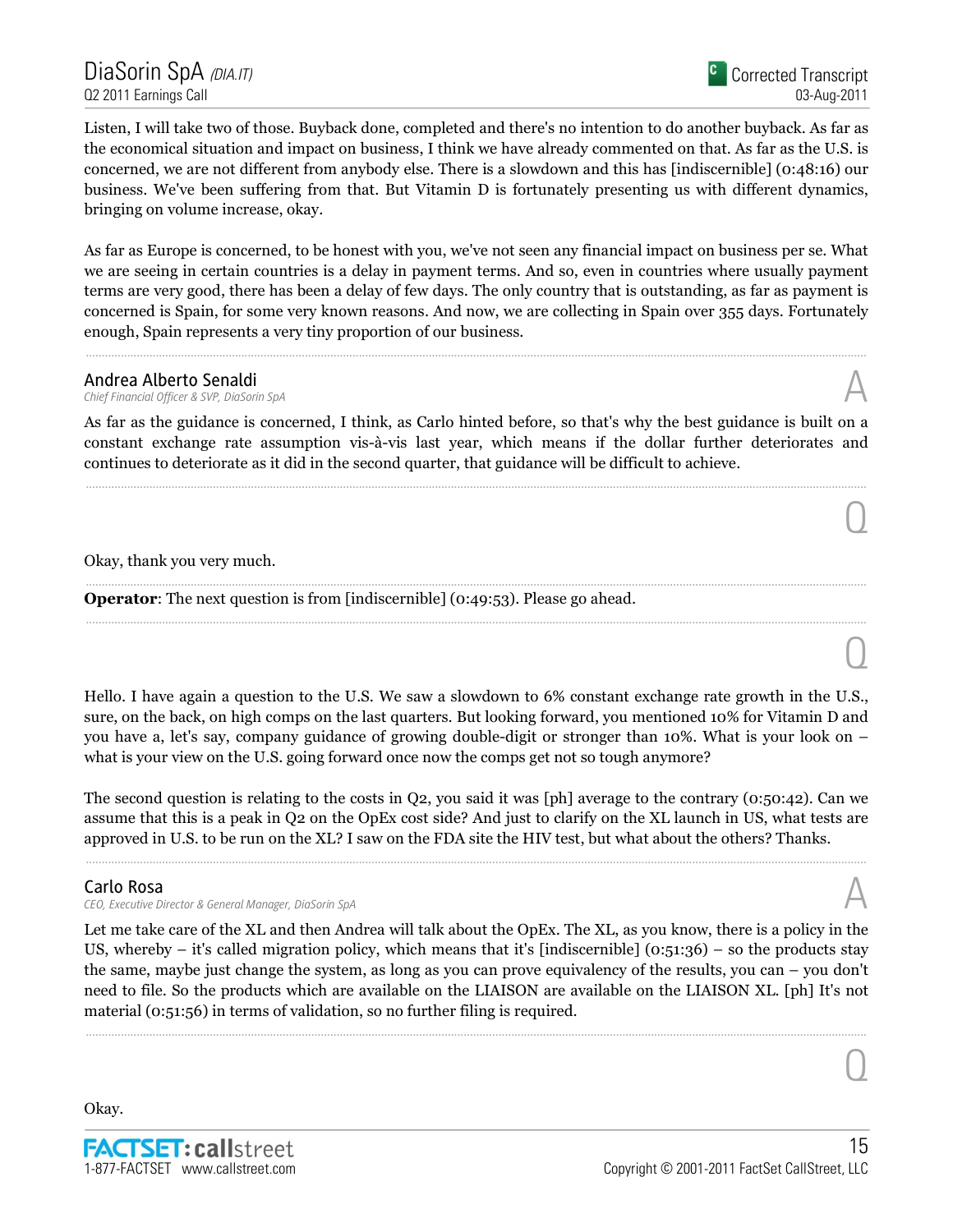### Carlo Rosa

CEO, Executive Director & General Manager, DiaSorin SpA

Now, as far as the growth rate in the US, I think that we exclusively covered this before and the [ph] closings  $(0.52:13)$  all are driven by the volume and mix – the volume, so – and price decrease of Vitamin D. And so, Vitamin D again represents the majority of U.S. business. If you take what I said before, Vitamin D could match your view on what we expect from our U.S. revenues in 2011. OpEx?.

......................................................................................................................................................................................................................................................

# **Andrea Alberto Senaldi**<br>Chief Financial Officer & SVP, DiaSorin SpA Andrea Alberto Senaldi<br>Chief Financial Officer & SVP, DiaSorin SpA  $\mathcal A$

As far as OpEx is concerned, [ph] Patrick (0:52:46), you had the right intention that [indiscernible] (0:52:49) sort of peak if you account for the commercial business expenses. In fact, if you look at the budget for the next six months of the year – so the following six months of the year, on average, we are going to be around that mark.

......................................................................................................................................................................................................................................................

......................................................................................................................................................................................................................................................

......................................................................................................................................................................................................................................................

#### Okay. Thanks.

Carlo Rosa

CEO, Executive Director & General Manager, DiaSorin SpA A

#### Thank you.

Operator: The next question is from [ph] Maura Garbero of One Investments (0:53:13). Please go ahead.

Good afternoon. You have been talking about the [indiscernible] () LIASION and the LIASIOM XL in the U.S. market. So I was wondering if you can give us an overview for the European markets and also whether you have seen any... ......................................................................................................................................................................................................................................................

### Carlo Rosa

CEO, Executive Director & General Manager, DiaSorin SpA

Excuse me, for interrupting, could you just repeat your question and raise a little your voice because it's very low. ......................................................................................................................................................................................................................................................

Yeah. Let me try again. I was wondering if you can give some color on the coexistence of the LIAISON and LIAISON XL in Europe and whether you are seeing any sort of cannibalization from the new launch, as you've been saying that, for example, some of your customers decided to put on hold their orders because they are waiting for the new machine? Thank you.

......................................................................................................................................................................................................................................................

# Carlo Rosa

CEO, Executive Director & General Manager, DiaSorin SpA

In Europe, as we've stated from the beginning, we are using a different strategy in order to minimize the cannibalization. We are launching the systems fundamentally for HIV, HCV and hepatitis, which is not available



 $\cup$ 



 $\overline{O}$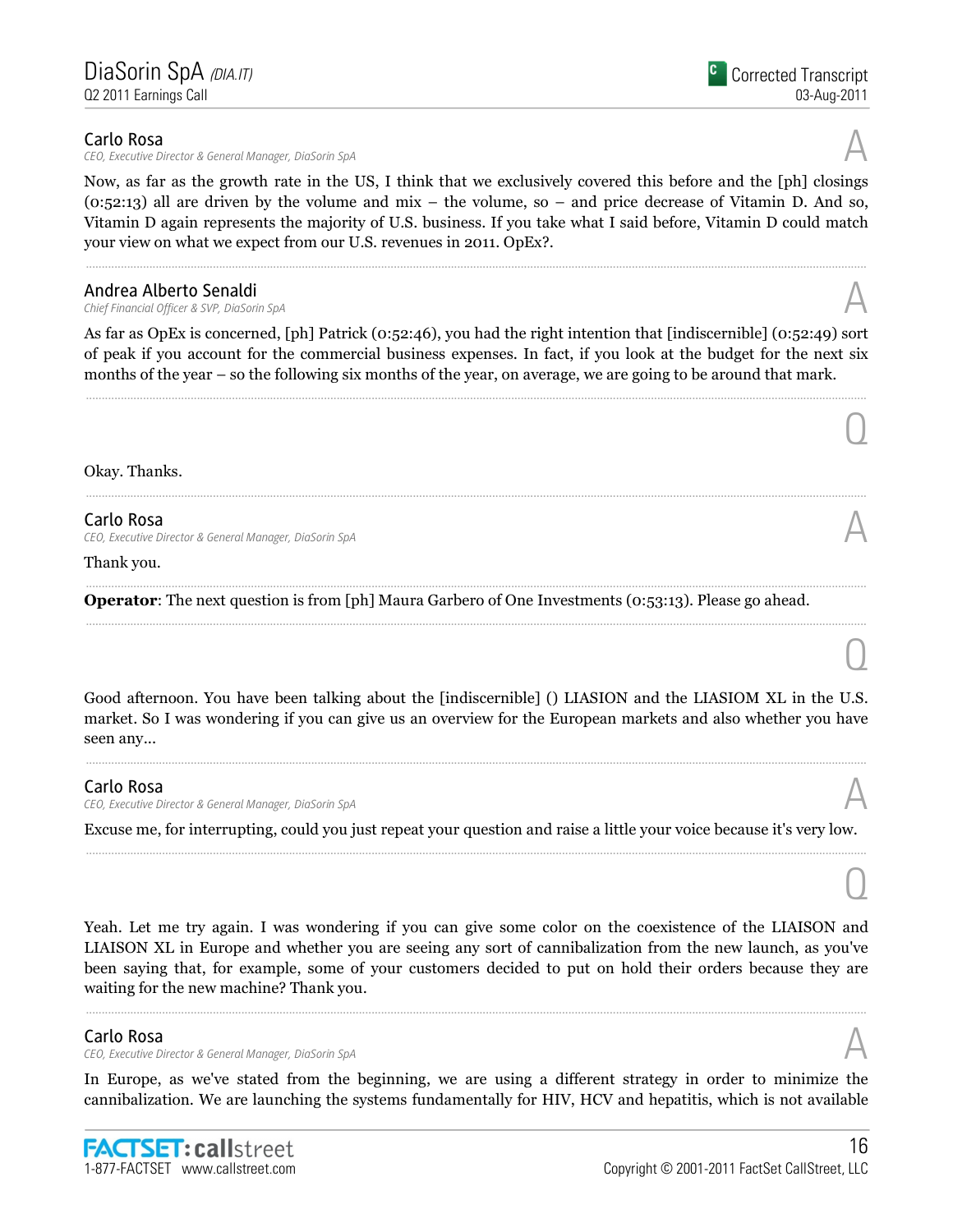in the LIAISON. And so, we are trying to drive placements using this strategy versus new customers simply because the LIAISON is not there. And this is regarding, let me say, the new business.

Now, as far as the infectious disease is concerned, those accounts [indiscernible] (0:54:46) LIAISON for infectious disease. Rather than ordering LIAISON, they order the LIAISON XL. So in that sense, you increase the availability of LIAISON once you make the LIAISON XL available. The only example – in terms of cannibalization of these 38 accounts, very minimum. The only things we are [indiscernible] (0:55:11) we are voluntarily cannibalizing the LIAISON again is in these few large labs, especially in certain geographies like France or Germany where there is a certain volume of Vitamin D and for the same reasons that are clear in US, high volume of Vitamin D [indiscernible] (0:55:38) and therefore LIAISON XL is a relief for the customer. But again, the big difference is that the number of this launch – in doing high volume Vitamin in Europe is much small, but much smaller than what happens in the US.

And – thank you. And then a follow-up if I may. Are you still requiring a higher percentage of volumes when you place LIAISON XL compared to the normal LIAISON? ......................................................................................................................................................................................................................................................

......................................................................................................................................................................................................................................................

#### Carlo Rosa

CEO, Executive Director & General Manager, DiaSorin SpA

Yes. The guideline that we gave for placement to our commercial organization, s that we expect a certain threshold of sales, which is 25% over – 30% over – so 30% over what really – the guideline that we have been using for the LIAISON. ......................................................................................................................................................................................................................................................

### Thank you.

 ...................................................................................................................................................................................................................................................... Operator: [Operator Instructions] There is a follow-up question from Andrew Olanow of Morgan Stanley. Please go ahead. Mr. Olanow, your line is open. ......................................................................................................................................................................................................................................................

### Andrew E. Olanow

Research Analyst, Morgan Stanley & Co. International Plc Q

Sorry, sorry. I'm having a bit of phone difficulties. So I just went to the AACC conference last week. And broadly, what I was hearing around the market is that things have been slowing within immunoassays in clinical chemistry. Now, that's, of course, driven a little bit by price as volumes continue to grow fast. While you guys are focused on the specialty market, so you stand out in your ability to get growth, are you seeing anymore incremental pressure because of the current recessionary environment? And if so, how – what are the ways around it?

......................................................................................................................................................................................................................................................

#### Carlo Rosa

CEO, Executive Director & General Manager, DiaSorin SpA

Sorry, I believe we covered this before. Yes, basically the traditional [indiscernible] (0:57:56) basic traditional business, we have seen a slowdown in immunoassay consumption. In the non-traditional business, which is some of the infectious disease like [indiscernible] (0:58:12) and so forth, we have not seen that because though these tests are not screening assays, but clearly are associated with the clinical situation of patient, so that is not – we have not seen. [indiscernible] (0:58:31), as we said, [indiscernible] (0:58:32) pharmaceutical dynamic.



 $\cup$ 

 $\cup$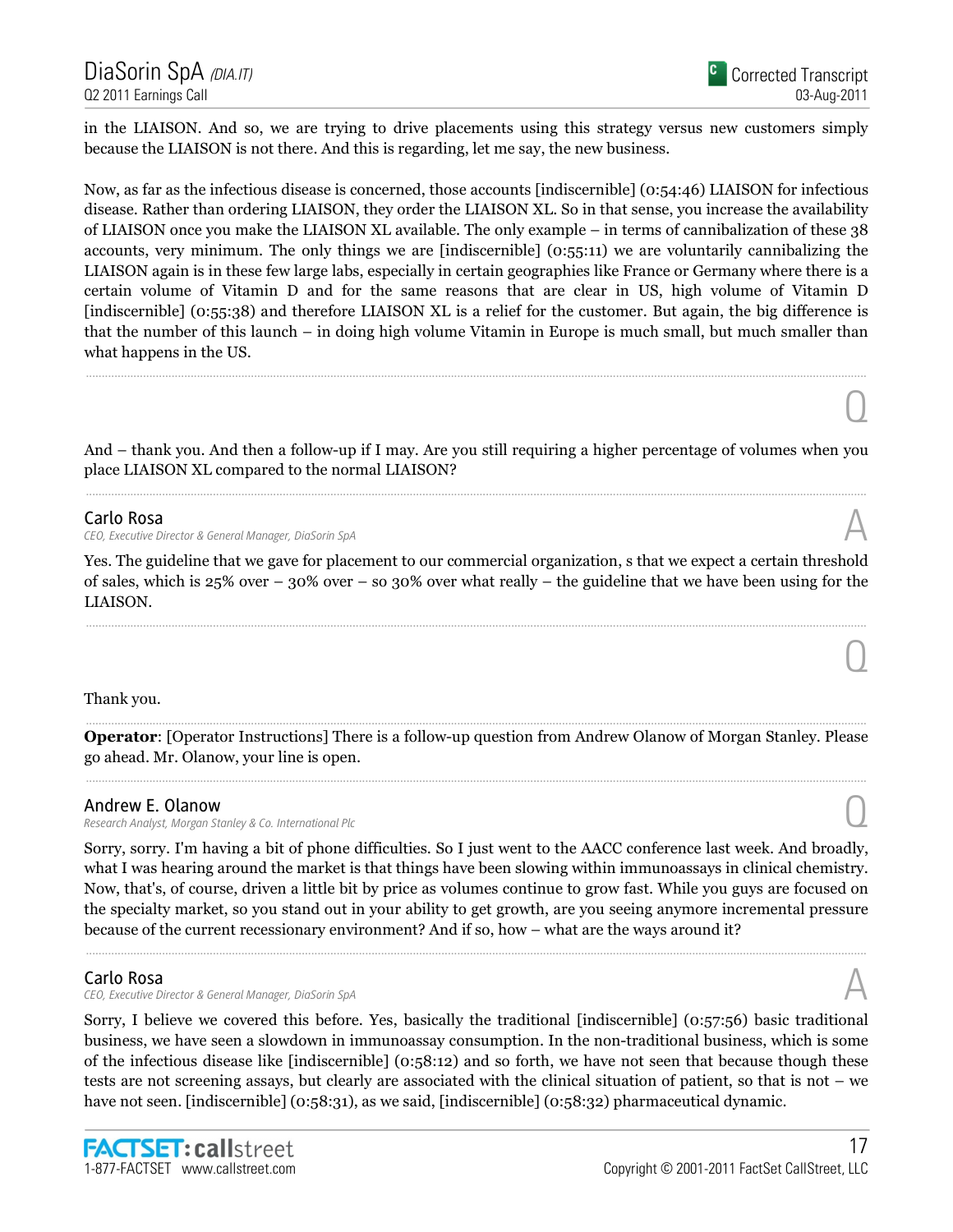#### Andrew E. Olanow

Research Analyst, Morgan Stanley & Co. International Plc Q

Okay. And – again, sorry, the line quality is a little bit poor, so I can't always hear exactly what's being said. And then just one more follow-up question on Vitamin D, given the price discounting that you've been doing in order to procure longer-term contracts, when more or less could we expect the negative price effect to annualize, would it be to Q2 of next year or would it be not until Q3?

......................................................................................................................................................................................................................................................

### Carlo Rosa

CEO, Executive Director & General Manager, DiaSorin SpA

Listen, I believe that we should get to our lining rate by Q4 of this year. So we have – so at this point, we will have the full effect of pricing. I will be, I think, more precise during the discussion with quarter three result because the problem we are having today, as I said, [indiscernible] (0:59:31) very big difference between what some of the large labs are paying and some what hospitals [indiscernible] (0:59:37) is paying, depending on the way the monthly order goes and the ability of these large labs to win very large contracts. Of the total increase, the Vitamin D volume which still swings today, but are not really certain. So I believe that by the next conference call, we will be able to give you a better guidance on this. [indiscernible] (1:00:06) quarter four should see the, let me say, the bottom of the pricing.

### Andrew E. Olanow

Research Analyst, Morgan Stanley & Co. International Plc Q

Okay. Thanks a lot.

 ...................................................................................................................................................................................................................................................... Operator: [Operator Instructions] . Mr. Rosa, Mr. Senaldi, there are no more questions registered at this time. ......................................................................................................................................................................................................................................................

# Carlo Rosa

CEO, Executive Director & General Manager, DiaSorin SpA

Okay. Thank you very much.

 ...................................................................................................................................................................................................................................................... Operator: Ladies and gentlemen, thank you for joining. The conference is now over. You may disconnect your telephone.